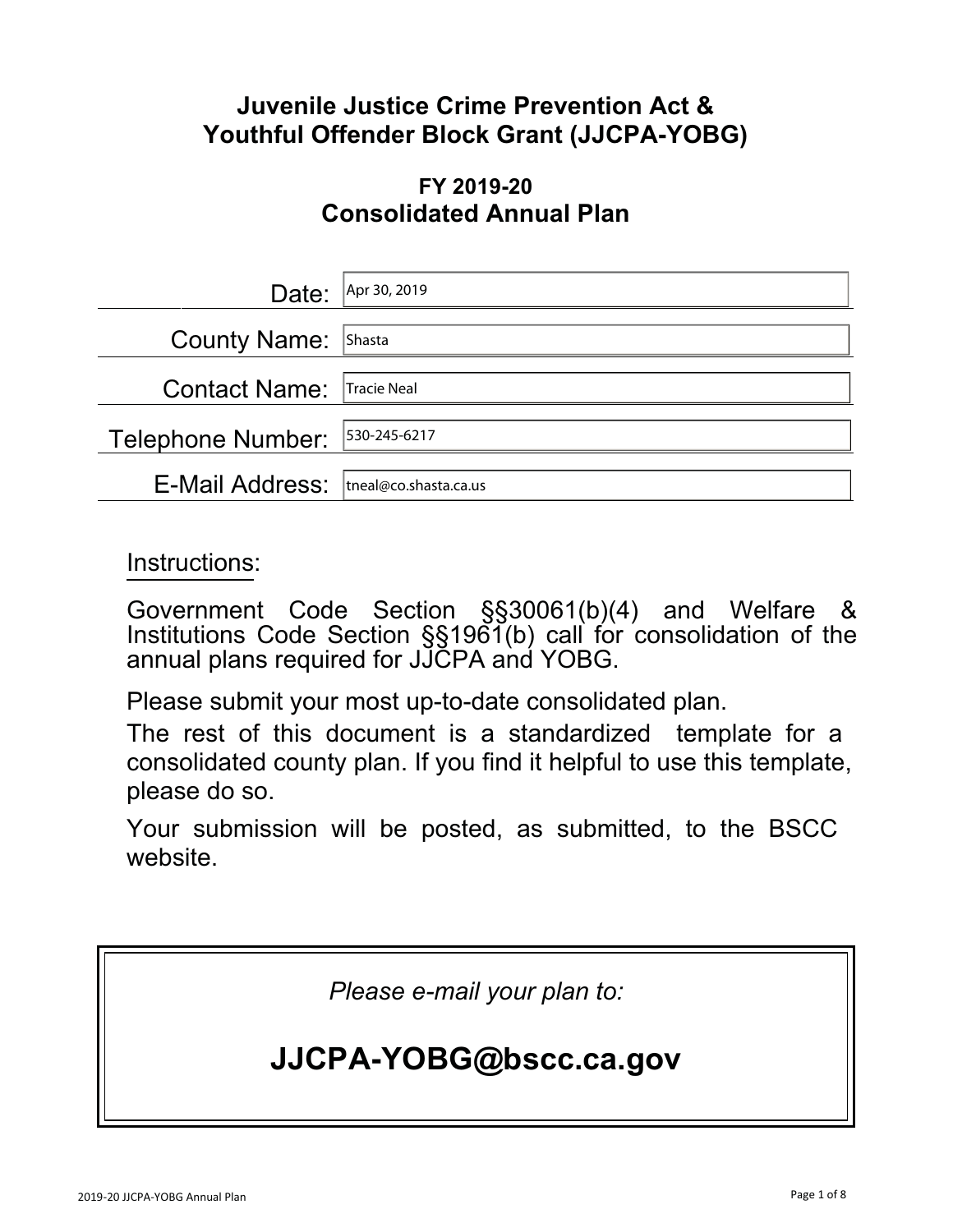

# *Shasta County Probation Department Juvenile Justice Plan*



*"Safer Communities- Better Lives"*

*Integrity- Professionalism- Accountability- Belief in Change*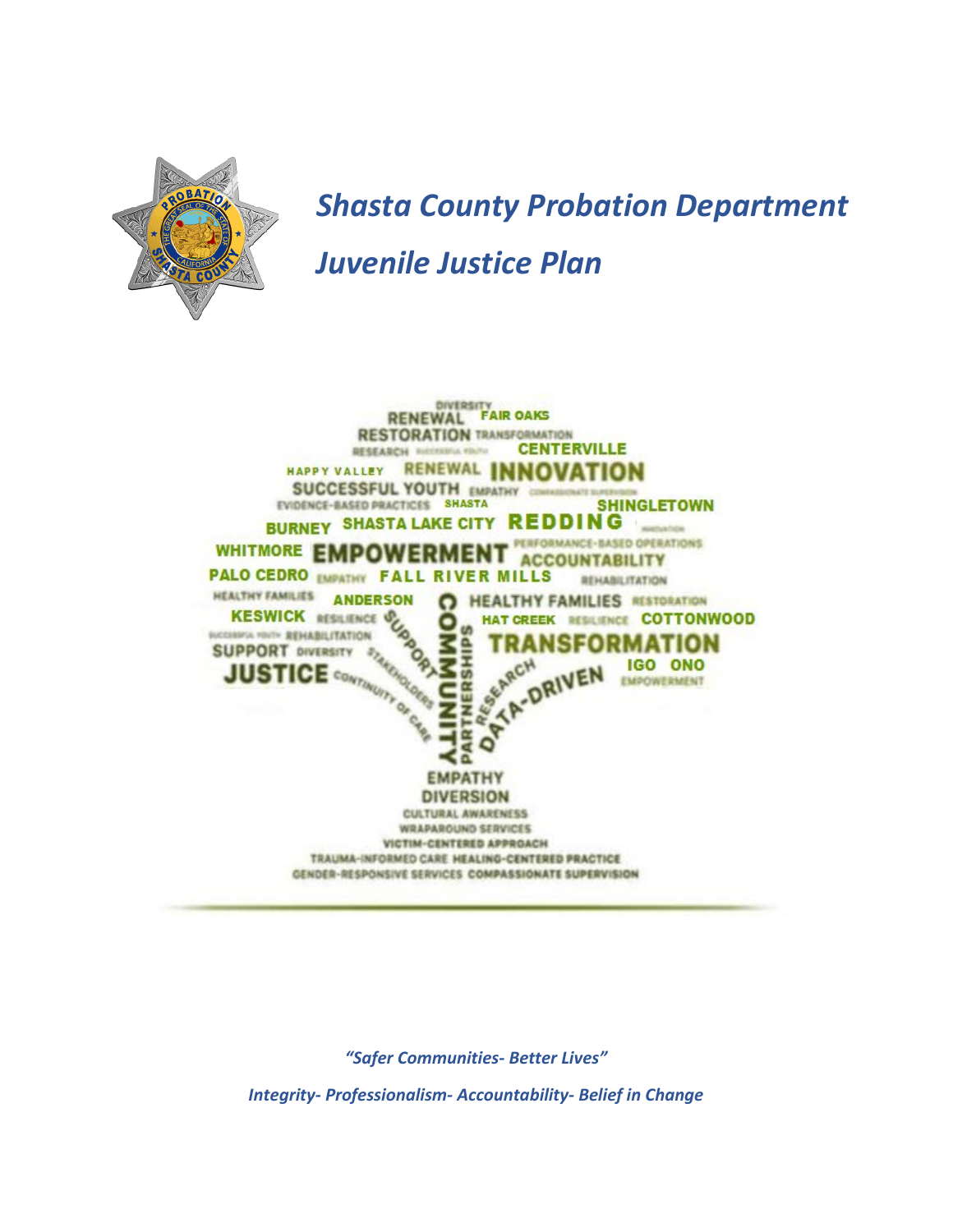## *Table of Contents*

| 1  |
|----|
| 2  |
| 4  |
| 5  |
| 7  |
| 9  |
| 14 |
| 19 |
| 21 |
| 24 |
| 26 |
| 27 |
|    |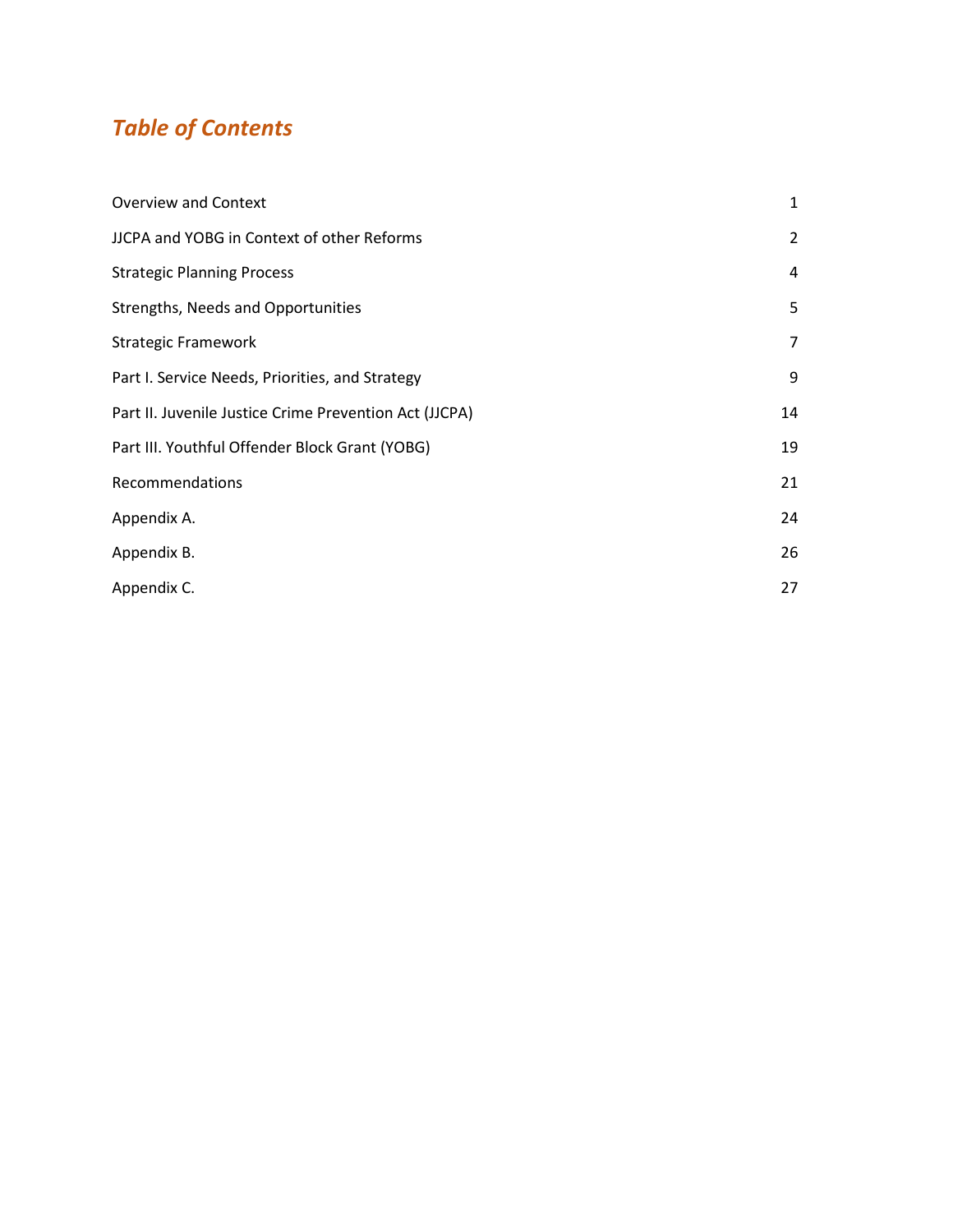### *Overview and Context*

The recommendations presented in this document will describe the most important components of Shasta County's Probation Department's Juvenile Division and Juvenile Rehabilitation Facility and identify areas to strengthen its prevention, early intervention, supervision efforts, and rehabilitative and treatment services, as well as to promote collaboration across agencies and develop interventions and services to best meet the needs of Shasta County's young people.

While it is not the intent of this document to suggest changes for agencies outside of the Shasta County Probation Department, given the highly collaborative and interdependent service environment found in Shasta, and specifically with those agencies working to provide services to juveniles and their families, areas of recommendation may involve the work of other agencies. Suggestions or content of this report which involve services provided solely by agencies other than the Shasta County Probation Department contained herein are intended only as a recommendation or suggestions going forward towards further collaboration.

Since 2009, the number and type of youth involved in the county's juvenile probation system has evolved significantly. The juvenile population peaked in 2008 and during this calendar year the probation department received a total of 1499 law enforcement referrals. Since 2008, there has been a steady decline in the population and in 2017 there were a total of 425 juvenile law enforcement referrals and 245 in 2018. The average daily population for the Juvenile Rehabilitation Facility (JRF) was 16.76 for fiscal year 2017/18 and 22.37 for the first part of the fiscal year 2018/19. In 2006, the county conducted a feasibility study. The study estimated there would be a need to have a juvenile detention facility to address a population of 71 by 2015, 76 by 2020, and 94 by 2030. In 2009, the county was awarded an SB 81 grant to fund the construction of the JRF and the facility opened in January 2014, leaving the outdated 56 bed facility built in the 1950's vacant. The steady decline in population has been seen both within the Juvenile Division and JRF.

The probation department has received Juvenile Justice Crime Prevention Act (JJCPA) dollars since 2000 and Youthful Offender Block Grant (YOBG) dollars since 2010. A combined annual JJCPA and YOBG plan has been maintained over the years. This report serves as an updated plan. The plan describes the programs, services and system improvements which are supported by JJCPA or YOBG resources. Annual year-end reports with more specific details of budget and expenditure, along with countywide data for specified juvenile justice involved youth, will be provided accordingly in subsequent plans and reports. Those reports will also describe how the goals and recommendations of this document have impacted outcomes in Shasta County.

This report is the product of a community-wide collaborative planning conversation, that jointly informed a multi-pronged strategy reflective of the county's vision and values for its youth, the department's mission to protect and support system involved families, the community's goals and objectives, and the state's Continuum of Care reform efforts. The Shasta County Probation Department contracted with the Integrated Human Services Group, LLC to conduct a planning and analysis process and to develop this Comprehensive Multi-Agency Juvenile Justice Plan (CMJJP).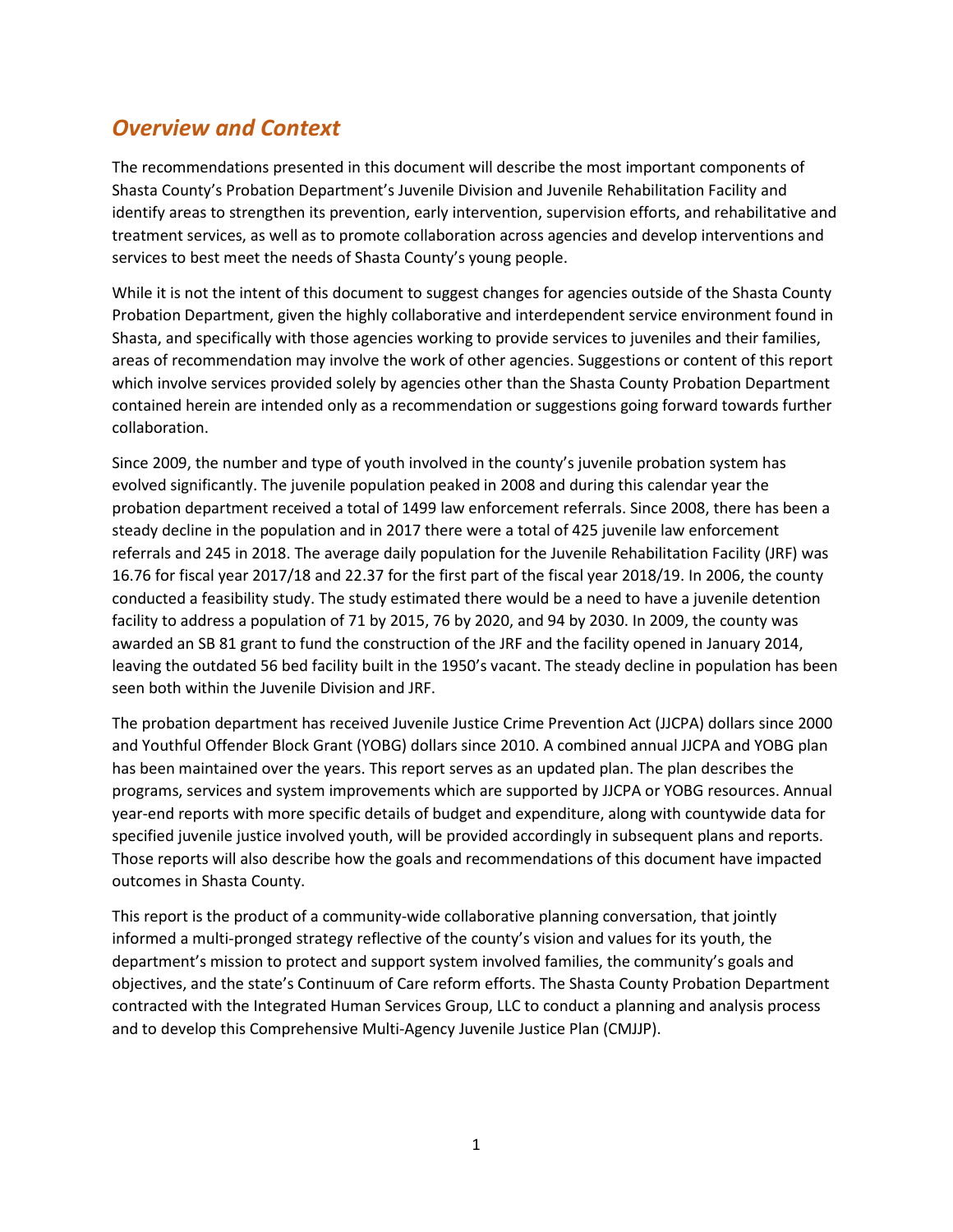### *JJCPA and YOBG in Context of other Reforms*

#### **Systems Improvement Plan (SIP)**

This plan seeks to support and leverage the work of the County SIP. Policies and Procedures have been finalized in Safety Organized Practice and Family Engagement and Finding. Ongoing training of staff on these procedures will be a continued priority. Activities and training around trauma informed practice, Adverse Childhood Experiences (ACE's), and the Strengthening Families Coalition will also continue to be a priority.

The SIP is configured into four separate groups to focus on strengthening families, family finding, the structure of our system, and trauma. Each group meets monthly to set goals and plan on how to achieve them. There is monthly review and report out of all the groups in one meeting. Additionally, a quarterly report is sent to the state on the progress of action items determined in the groups.

Through the County Self-Assessment process which reviews: County demographics; federal performance measures; service array; court systems; stakeholder feedback and peer review information, areas for improvement were noted in increasing timeliness to permanency for children involved in the child welfare and juvenile probation. Through the use of continuous quality improvement efforts of plan, do, study, act, and the uses of Safety Organized Practice, Child and Family Team meetings, and increased Family Finding and Engagement were identified as interventions to support permanency outcomes.

#### **Continuum of Care Reform (CCR) Assembly Bill 403**

AB 403 was signed by the Governor on October 11, 2015 and is a comprehensive reform of placement and treatment options for foster children or youth. The act was designed to improve California's child welfare system and its outcomes by using a comprehensive child assessment, increase the use of homebased family care and the provision of services and supports to home-based family care. AB 403 provides the statutory and policy framework to ensure services and supports provided to the child or youth and his or her family are tailored toward the ultimate goal of maintaining a stable permanent family.

Many CCR enhancements are underway and are reflected here. The county currently opted to use the *Emergency Child Care Bridge Program* for foster children, as allowed in support of CCR implementation, the All County Letter 19-18, and the goals of this plan.

Probation has been working with the Shasta County Health and Human Services Agency (HHSA) to transition local group homes to Short Term Residential Therapeutic Programs (STRTP). Outreach and recruitment activities for resource families have been conducted. Staff have been trained in the basic concepts and changes required by CCR. Continuum of Care Reform (CCR) promotes the use of Child & Family Team (CFT) meetings to engage with families, natural supports, and professional partners to plan and implement services. This teaming approach aligns with Shasta County's initiatives and resonates beyond placement decisions and informs the department's approach to the work moving forward.

A new foster caregiver approval process, Resource Family Approval (RFA) was designed to improve the way foster caregivers are approved, trained, and supported. Foster parents will provide homes for youth who need it as a step down from an STRTP or as a preventative measure.

The Juvenile Division has used its Foster Parent Recruitment Retention and Support (FPPRS) allocation from the state to enhance caregiver recruitment and support as the required changes in placement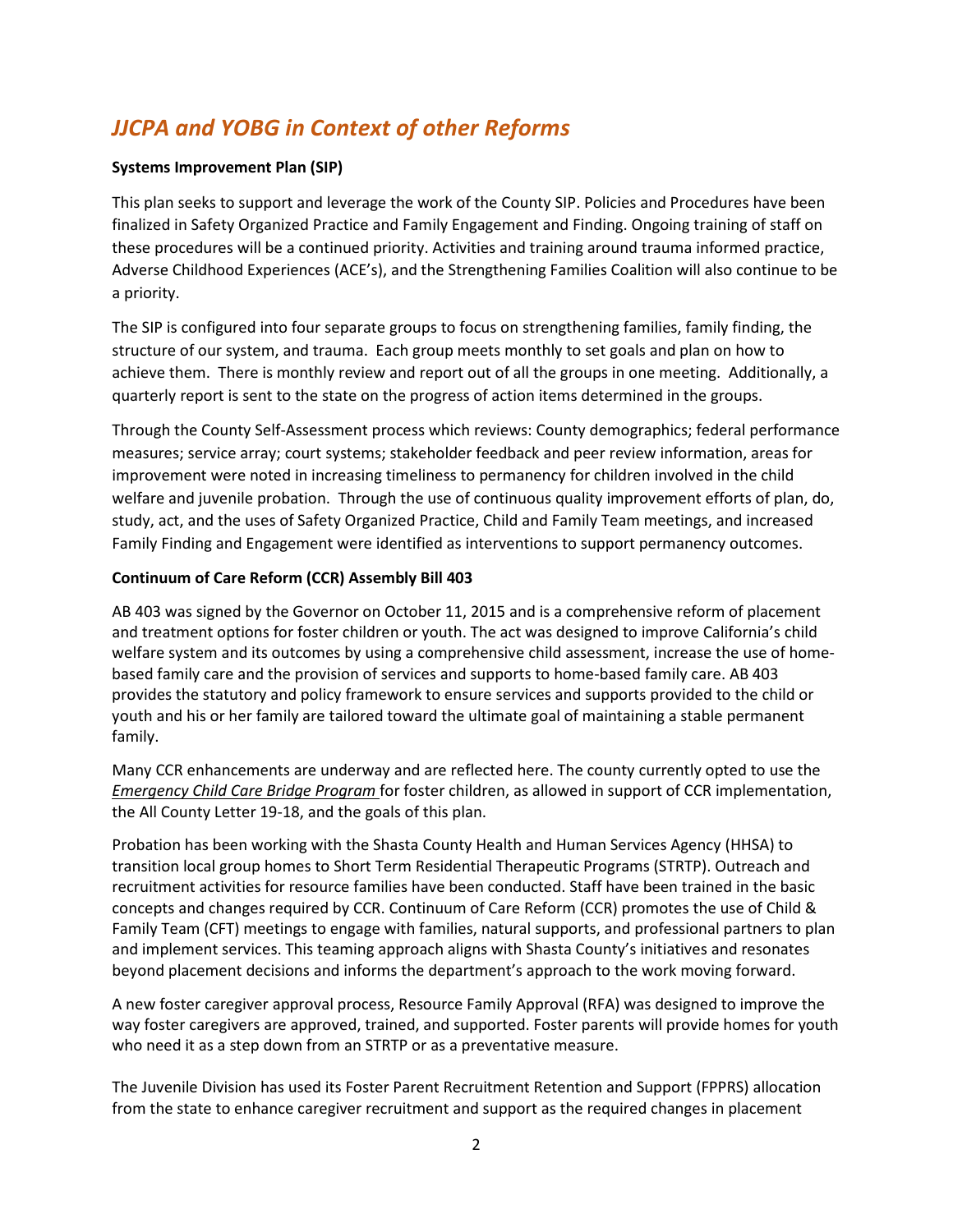options for youth are evolving. This funding allowed the hiring of a Deputy Probation Officer (DPO), the purchase of a vehicle for transportation and support activities, provided Change Companies training for staff, paid for items associated with barriers experienced by families during the application process, and training for resource families. The assigned DPO works with families while going through the application process and provides ongoing support. This DPO is also actively recruiting families at various events in the community.

#### **Commercially Sexually Exploited Children (CSEC)**

Shasta County youth have been affected by and are at risk of exploitation. The County has a multiagency agreement regarding CSEC, has conducted training, and is committed to improved communication to identify and serve children at risk of or who have been exploited.

Limited staff have been trained in the use of an assessment scoring tool called the CSE-IT. This tool is used to identify and better serve the children at risk. Probation participates in all CSEC Multi-Disciplinary Team meetings to support appropriate service referrals and support plans. A therapist will have a portion of their time dedicated to serve youth in and out of custody who fall under probation jurisdiction who are at risk related to CSEC.

#### **Public Safety Risk**

While juvenile arrests and detention rates have decreased in the County from year to year, probation has seen some significant changes in the population of youth being arrested, detained, and referred to the department. The youth being referred to probation have committed more serious offenses and have increased trauma, significant school behavior/issues, mental illness, substance abuse, and lack of family support. Addressing issues of child trauma are central to ameliorating a multigenerational risk pattern, and eventually enhancing public safety. Collaborative efforts and wraparound approaches play a key role in service delivery and preventing lifelong public health problems, breaking the cycle of family violence and intergenerational trauma, and keeping youth out of the adult criminal justice system. In addition, working with the youth and their families to address anti-social thinking and behavior through cognitive-behavioral restructuring programs is of vital importance.

While there are fewer youth in probation care, the county has seen an increase in adult offenders from year to year.

#### **Shasta County Youth: A Unique Resource**

The recent 2017 wildfires that ravaged Shasta County have reminded us of the tightly entwined nature of our community, our dependence on the community to provide a wide variety of services, and the importance of keeping youth and their families at the center of our practice. Doing this necessitates remaining sensitive to the life experiences and trauma that impact our youth, frequently a result of events outside of their control. By keeping each youth and their family core in the forefront, services can provide coordinated, trauma-informed care that can be life changing. With this approach, the care can shift from identifying what is wrong with youth to understanding the challenges they uniquely face in our community and developing increased compassionate approaches consistent with proven and practical models of care.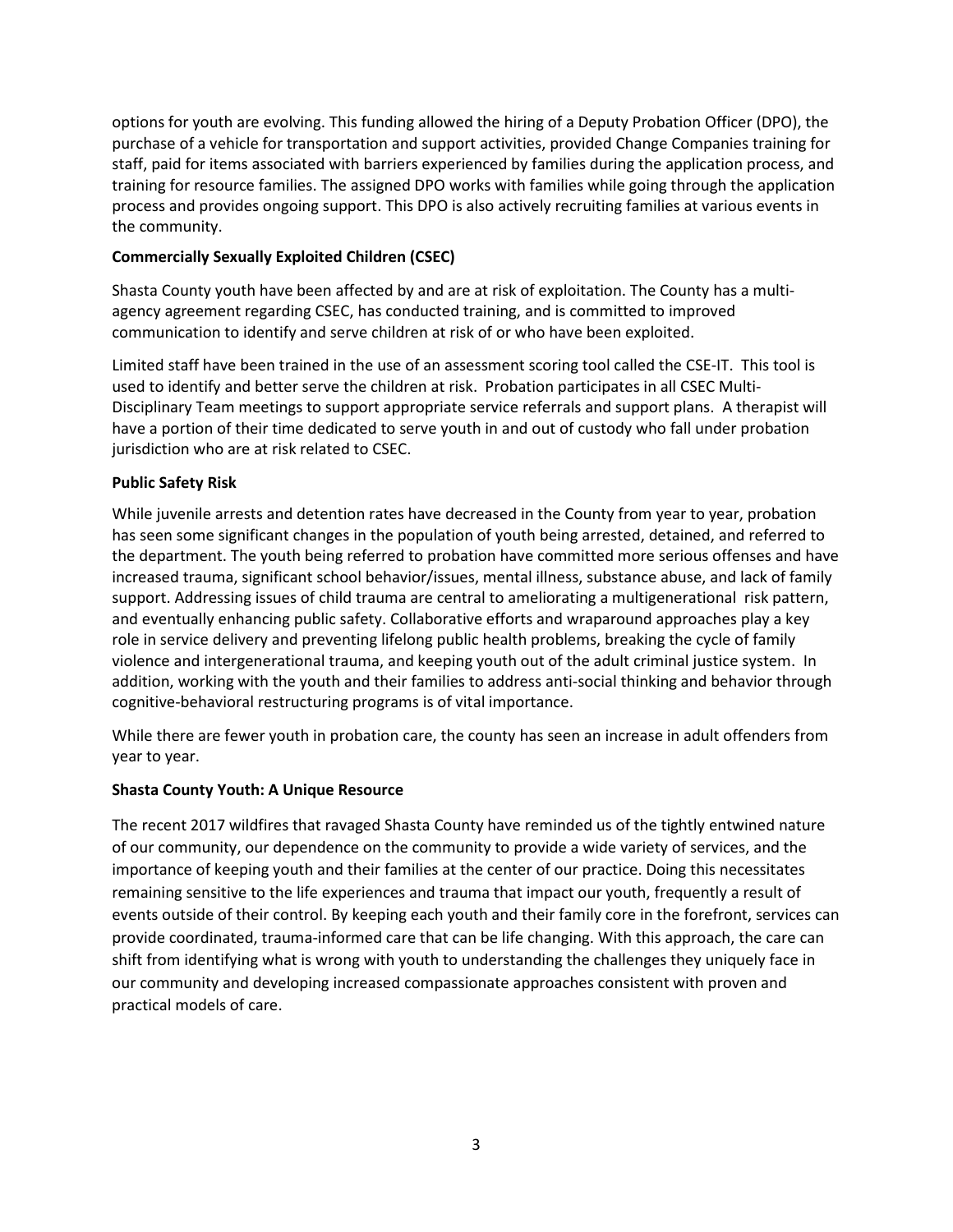### *Strategic Planning Process*

To create this plan, on June 21, 2018, the department convened an extended meeting of its Juvenile Justice Coordinating Council (JJCC), along with a cross-section of community partners. The JJCC and guests are identified in Appendix A., and included, among others: probation staff and management; the Juvenile Court Judge; community based providers; school personnel; District Attorney and Public Defender staff; and county department leaders including HHSA and Sheriff's office.

In all, more than thirty stakeholders gathered in Redding for this Juvenile Justice planning discussion. This dynamic and deeply involved group held a facilitated conversation which strategically identified a set of Shasta's strengths and assets, its youth-related challenges, and other critical questions, and sought further to contextualize the department's efforts to state reforms in related areas. The meeting attendees also discussed and agreed upon a timeline and strategy for formulation of this combined plan. Not all interested parties could be present and follow up interviews were scheduled and conducted with an additional twelve (12) constituents (Appendix B.). More than forty-five voices from across the county have participated in the plan's design, either at the planning session, in follow up interviews, or in subsequent interviews.

During the planning discussion and subsequent interviews, many themes emerged and participants appeared to engage deeply in a thoughtful and data driven dialogue about what should be captured in the county's revised plan. Those themes are reflected in the following sections of strengths, challenges and outcomes. As part of its planning conversation, participants were asked to reflect about unique geographic needs and further to elaborate as to how their observations of need may be evidenced with data or information.

The meeting materials, along with the questions used during the follow up interviews, are attached as Appendix A- C.

All of the information gathered from the various discussions, was reviewed further and validated or challenged through a review of the department's existing and historic youth focused plans and outcomes. Some of these included:

- Probation Evidenced-Based Goals and Action Steps Documents
- Annual Department Reports
- Existing/historic JJCPA and YOBG planning documents
- Department Policy and Procedure documents
- Department Logic Models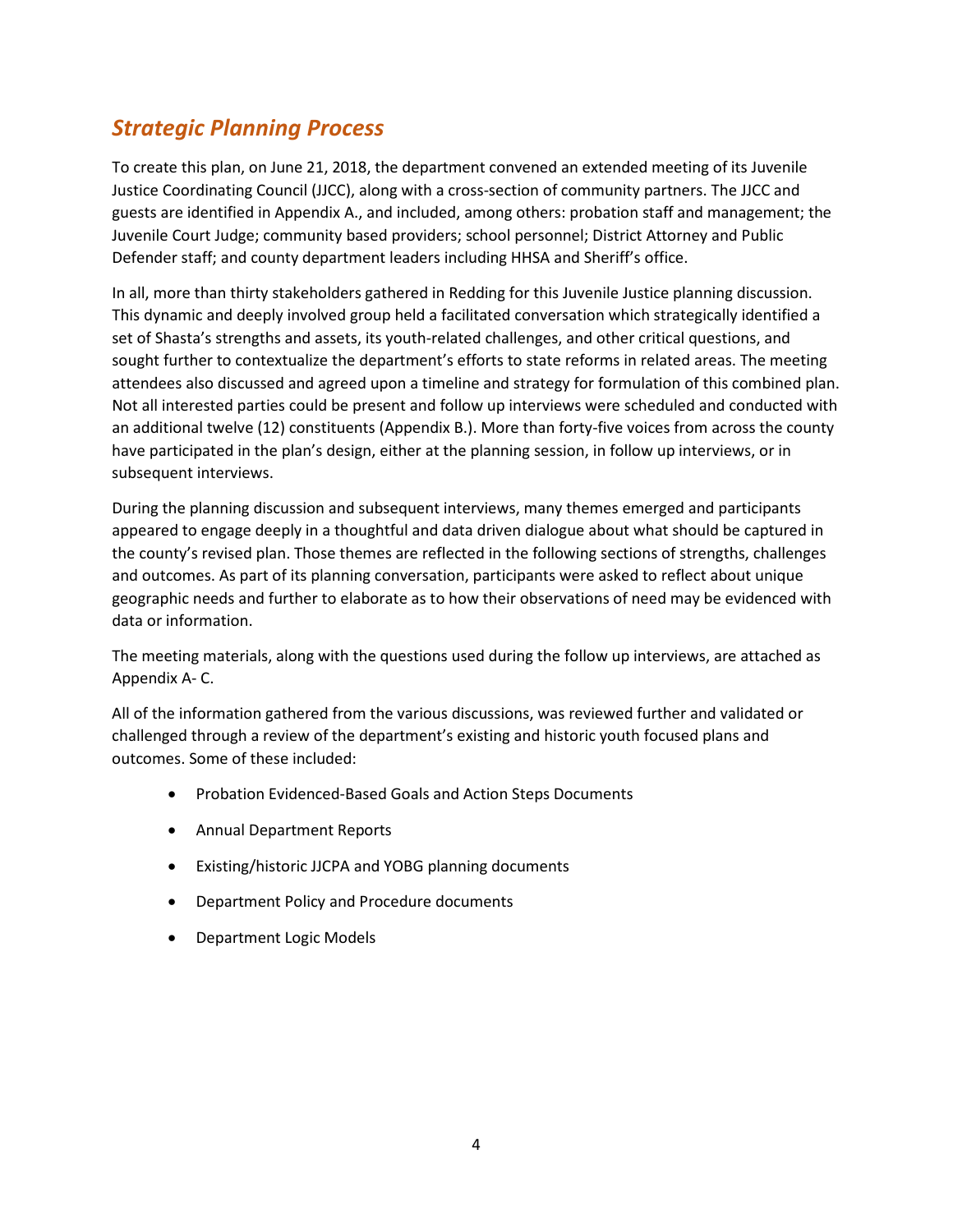### *Strengths, Needs and Opportunities*

Through its planning and related identified assessment processes, the following strengths, needs, and opportunities were identified by stakeholders and form the basis of this report.

#### **Key Strengths**

- Partnership and Collaboration: The department is universally seen as being open and transparent, and active in its pursuit of value-adding collaboration. This is evident in its interagency partnerships and its interface with the community and the families served. Parents and siblings are required to come to certain interventions as part of their service. In particular, probation strives to support youth who cross between systems and maintain the proactive ongoing collaboration and coordination to assure youth and families are receiving appropriate services. Services are coordinated and align. Developing a dual jurisdiction programs continues to be an area of great interest.
- Trauma Awareness: The department and its partners are deeply committed to, and skilled in use of, Adverse Childhood Experiences (ACEs) and its trauma-related implications. The department has invested heavily in a focus on restorative rather than punitive practices. Staff have been trained in the use of the Adverse Childhood Experiences Survey and the programs and services across the continuum reflect its implications.
- Effectiveness of Services: There is high regard for the quality and effectiveness of many of its services. Diversion programs, in particular, were highlighted. The department uses evidence based interventions with its youth and offenders and has a well-developed assessment process.
- Dynamic Leadership: Probation leadership is universally seen as accessible and open to working with the community to provide quality services, and as dedicated to the pursuit of effective care. Partners and stakeholders in Shasta County universally acknowledge that department leadership is highly effective. Court and community partners celebrate the vision and professionalism of senior staff, and other county agencies express profound appreciation for the department's work.
- Juvenile Rehabilitation Facility (JRF): In many ways, the JRF is the face of the Juvenile Division. Its buildings and grounds are welcoming and conducive to the delivery of trauma informed and rehabilitative services. Additionally, and more importantly, staff are well trained, embrace evidenced based practices, are supervised well, and consistently focused on delivery of trauma informed services. Core Correctional Practices and Motivational Interviewing continue to be a priority within the facility. In recent years, the JRF's behavior modification program has been enhanced and multiple prosocial programs and evidence-based treatment programs have been added. The combination of these efforts and the effectiveness of the relationships among staff and the youth they supervise has resulted in a marked reduction in the use of force deployed by officers, as well as negative behaviors such as fights among youth in the facility. It has also increased youth engagement and healthy conversation between youth and staff.
- Highly Effective Peer Court: Youth Options is a community based organization who operates the county peer court. Peer Court has strong ongoing support from judges and justice partners and is widely acknowledged for their successes. JJCPA dollars are used to provide some financial support for this program.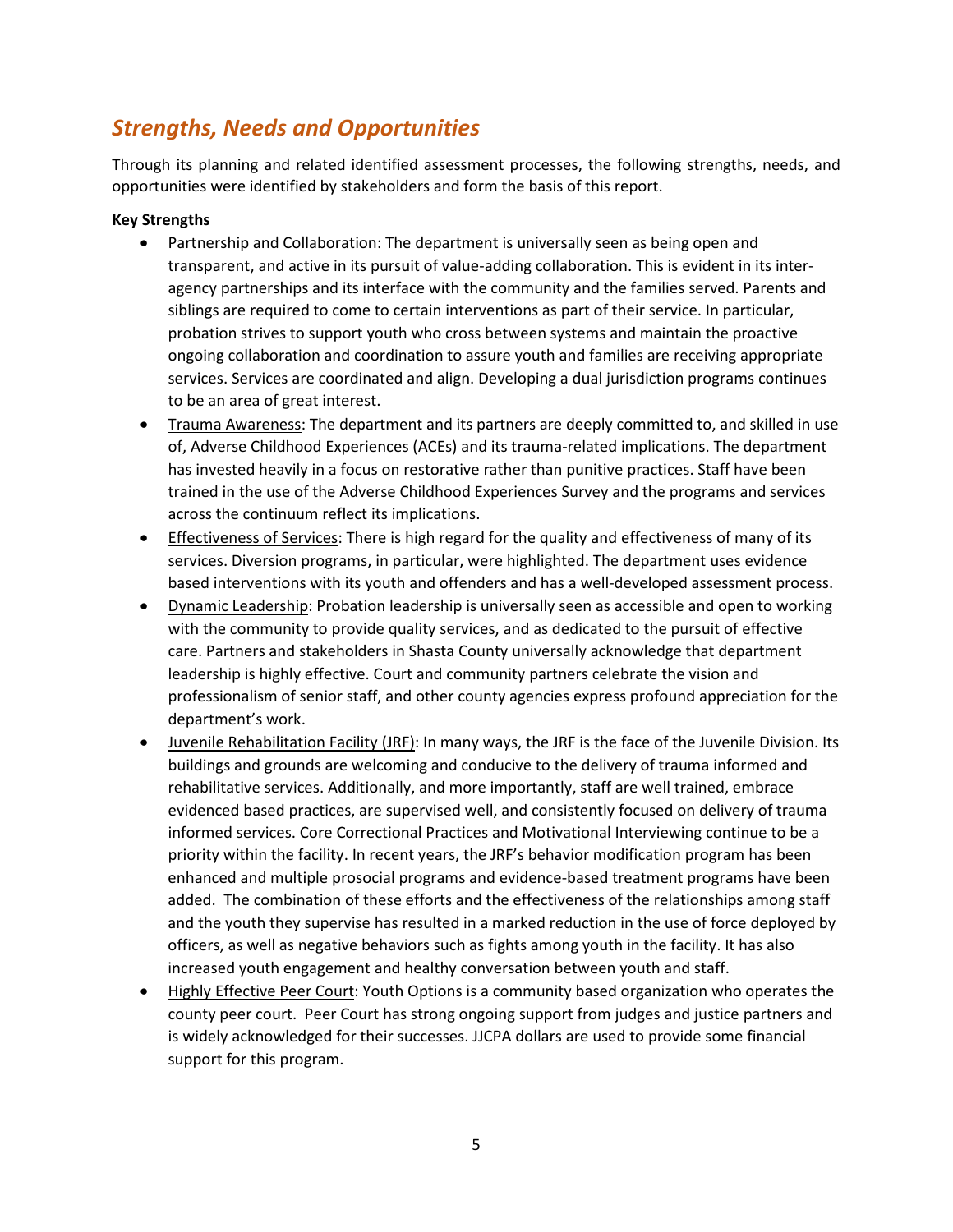#### **Key Challenges**

- Adequacy of Services: In some geographic locations, there may not be enough services for youth or adequate access to service. Focus needs to continue regarding expanding treatment and service options for the rural areas of the county. This focus will assist in addressing the antisocial behavior and substance abuse that can be observed through generations of families in these areas. Collaboration between local leaders, including Native American tribal leadership, will aid in the development of a plan for increasing access to treatment and services in these remote areas.
- Awareness of Services: While services are generally available within the county, the community at large may not be familiar with available services for youth and families.
- System Coordination: At times, the coordination between Probation and key partners (HHSA and Schools) has struggled to meet the needs of system-involved youth. Presently, there is one DPO serving as a Juvenile Prevention officer in the Gateway School District. Some educational partner's policies remain punitive versus restorative and not all school superintendents are engaged with the department or other systems serving high-risk youth.
- Need for Intensive Mental Health Care: There is a need for further development of direct mental health interventions for youth at the JRF, beyond any state or federal required screening for mental health needs. Developing mental health and trauma-based services within the JRF will allow for access to services for youth while detained and continuity of services as part of a continuum of care upon their release into the community.

#### **Priority Outcomes**

- Improve and expand efforts to engage biological and extended family supports/parents. Build sustainable prosocial activities for youth and parents to engage in the community and the community to engage youth and family.
- Break the cycles of addiction and family violence.
- Keep youth in home and community settings and connected with prosocial adults. Increase collaboration between Probation, schools, and community providers.
- Partner with employment services sector to insulate youth from effects of under or unemployment.
- Increase capacity for resource families by targeted recruiting, training, coaching, and mentoring.
- Strengthen prevention services. Increase protective factors so that youth do not have to first fail at lower levels of care or treatment.
- Reduce homelessness. While not an obligation of the Probation Department, the prevalence of homeless youth contributes to crime and secondary corrections system involvement.
- Reduce recidivism. Further progress is desirable toward reducing the rate of system re-entry into both the adult and juvenile systems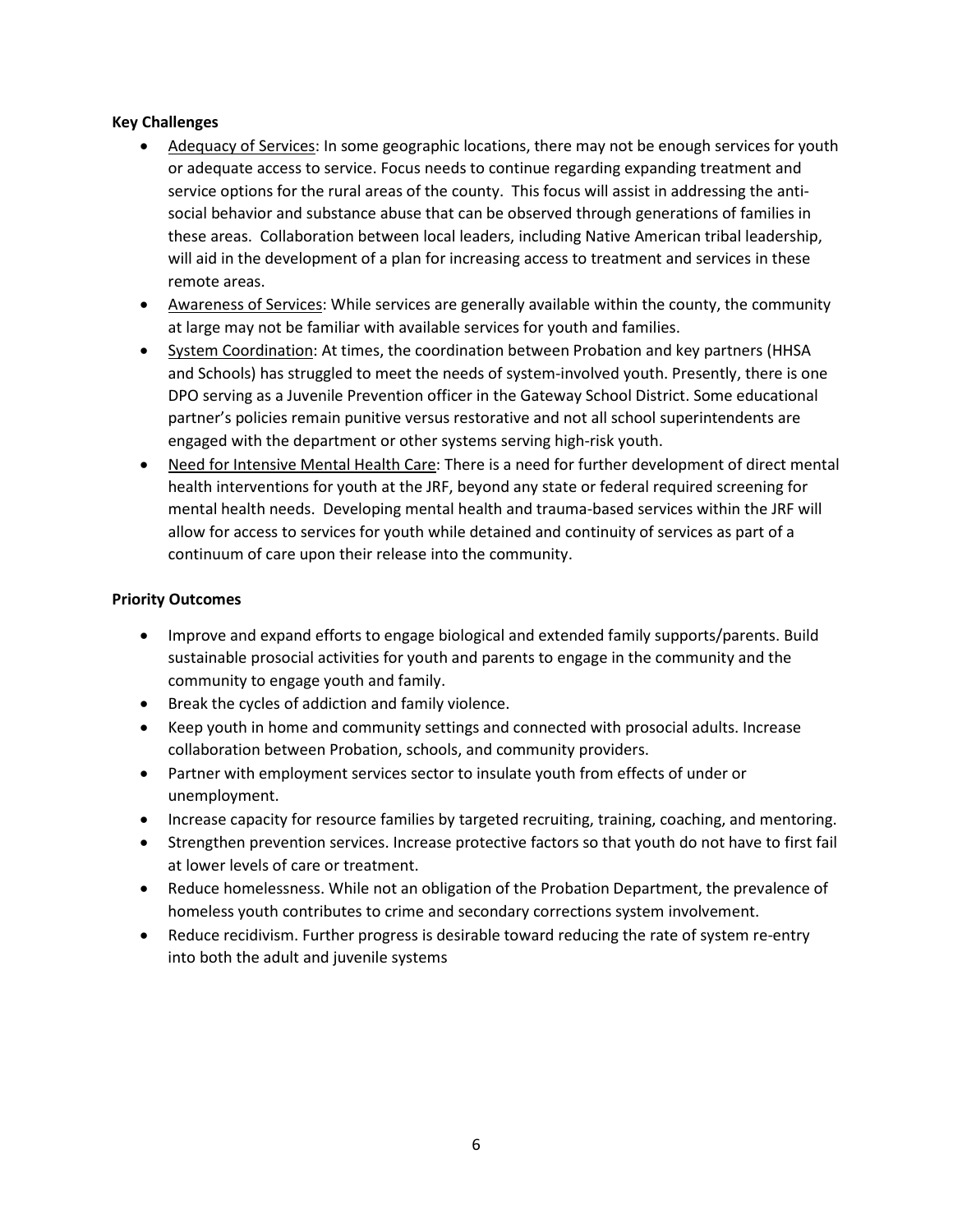### *Strategic Framework*

Based on the engagement conversation at the stakeholder meeting and other assessments of need, a multi-pronged approach to enhance services is being recommended. These approaches are correlated in the recommendations that are contained later in this document.

**1. Trauma-informed Care and System Enhancement:** Probation staff and its partners will create welcoming places and programs, and will obtain additional training to increase knowledge with trauma and its effects. These efforts will not only support improved youth outcomes, but can assist staff in managing secondary trauma and compassion fatigue upon professionals and service personnel.

*"Service providers need to incorporate a trauma-informed perspective in their practices to enhance the quality of care for these children. This includes making sure that children and adolescents are screened for trauma exposure; that service providers use evidenceinformed practices; that resources on trauma are available to providers, survivors, and their families; and that there is a continuity of care across service systems". (KO, 2018*)

- **2. Community and School Partnership:** Juvenile Probation cannot effectively serve youth alone. Identifying existing and new partners, with whom critical service delivery components can be enhanced and constructed, will lead to better outcomes for youth. Low risk youth are best served at school and in the community to prevent involvement in the juvenile justice system. Use of Child & Family Team (CFT) meetings to plan and coordinate services is part of the core practice model required for Continuum of Care Reform (CCR) and is one of the key priorities for Shasta County.
- **3. Youth and Family Engagement:** In alignment with the state's Continuum of Care Reform, Shasta's plan will use the Child and Family Teaming and Engagement to its maximal intent, and in ways that ensure family-centered, culturally competent, and strength-based planning and service delivery. The Office of Juvenile Justice and Crime Prevention has suggested:

*"These adults, who may include a biological parent*…*an aunt, coach, or other mentor are important to a child's rehabilitation, recovery, and healing. In many cases, they will also be the primary source of support once youth reenter their communities. Regular input from a youth's family--whether biological or "chosen" - is key to successful outcomes for youth at all points in the juvenile justice spectrum". (2013)*

Youth and family voice and choice are critical for improving outcomes for youth. Effective Practices in Community Supervision (EPICS) is one part of the effective practices in community supervision. EPICS uses a structured format of an officer's interaction with a youth which includes Check In, Review, Intervention, and Homework to maximize purpose and consistent appropriate interventions to utilize engagement during the contacts with youth. This type of risky behavior and the youth's thoughts and skills around the behavior determines the consistent, appropriate interventions to use. The department began implementation in March 2018, with the University of Cincinnati. The department has maintained the practice without the support of University of Cincinnati since October 2018.

The department is moving forward with the implementation of Core Correctional Practices as an additional method to deliver consistent and effective cognitive-based treatment and interventions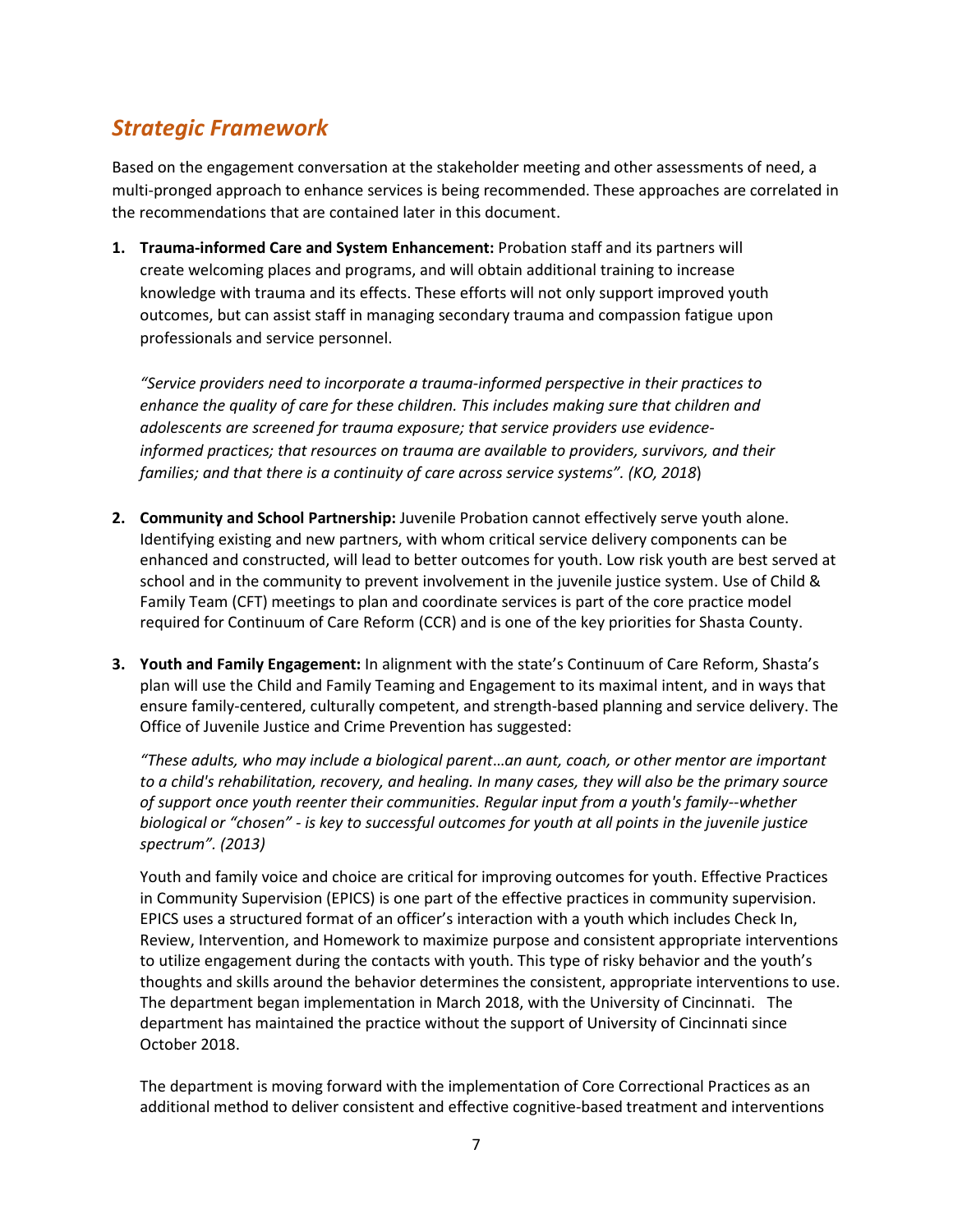for the youth in the JRF. These practices, which will become part of the on-going training curriculum for the detention staff, reduce overall recidivism and increase behavior management by focusing efforts on each individual youth's risk, needs, and responsivity factors. This concept will also aid in the transition between the facility and treatment and services, including EPICS, utilized by the Probation Officers when a youth is released from custody back into the community.

**4. Mental Health Therapeutic Services:** The development and implementation of a continuum of care for mental health, trauma-based treatment, and cognitive-behavior programs is essential to reducing the number of youth who cycle between the community and the JRF. Youth must have access to seamlessly move between these services while they are in the community and while housed in the JRF. These efforts will not only support the youth in receiving the necessary treatment but will also lend to accountability for attendance and participation when youth have the same access to treatment both within the community and while in custody.

In addition, there has been an increase in the number of youth who are detained in the JRF for extended periods of time. There is a need to develop long-term treatment programs and interventions for these youth. The implementation of Core Correctional Practices within the Probation Department will aid in this process but additional support for mental health and traumabased services is still a need.

**5. Prevention and Education Services:** Crime prevention and intervention is an important component of public safety and preventing entry into the juvenile and adult criminal justice system. Prevention and intervention practices focus on youth in the community and provides a foundation to reduce and deter crime and criminals, prevent and reduce violent behaviors by acting on both risk and protective factors, and embracing the principles of restorative justice and evidenced based practices.

Education is an important component to crime prevention and intervention. Studies show youth who regularly attend school are less likely to become involved in crime. Increasing school attendance and participation in education is an important aspect of raising well developed youth who have the pro-social and cognitive skills to become productive members of the community. The Probation Department has a history of working with local school districts to provide probation resources on campus. On-going efforts will continue to provide prevention services to youth, to address absenteeism, and to engage students in creating sense of community.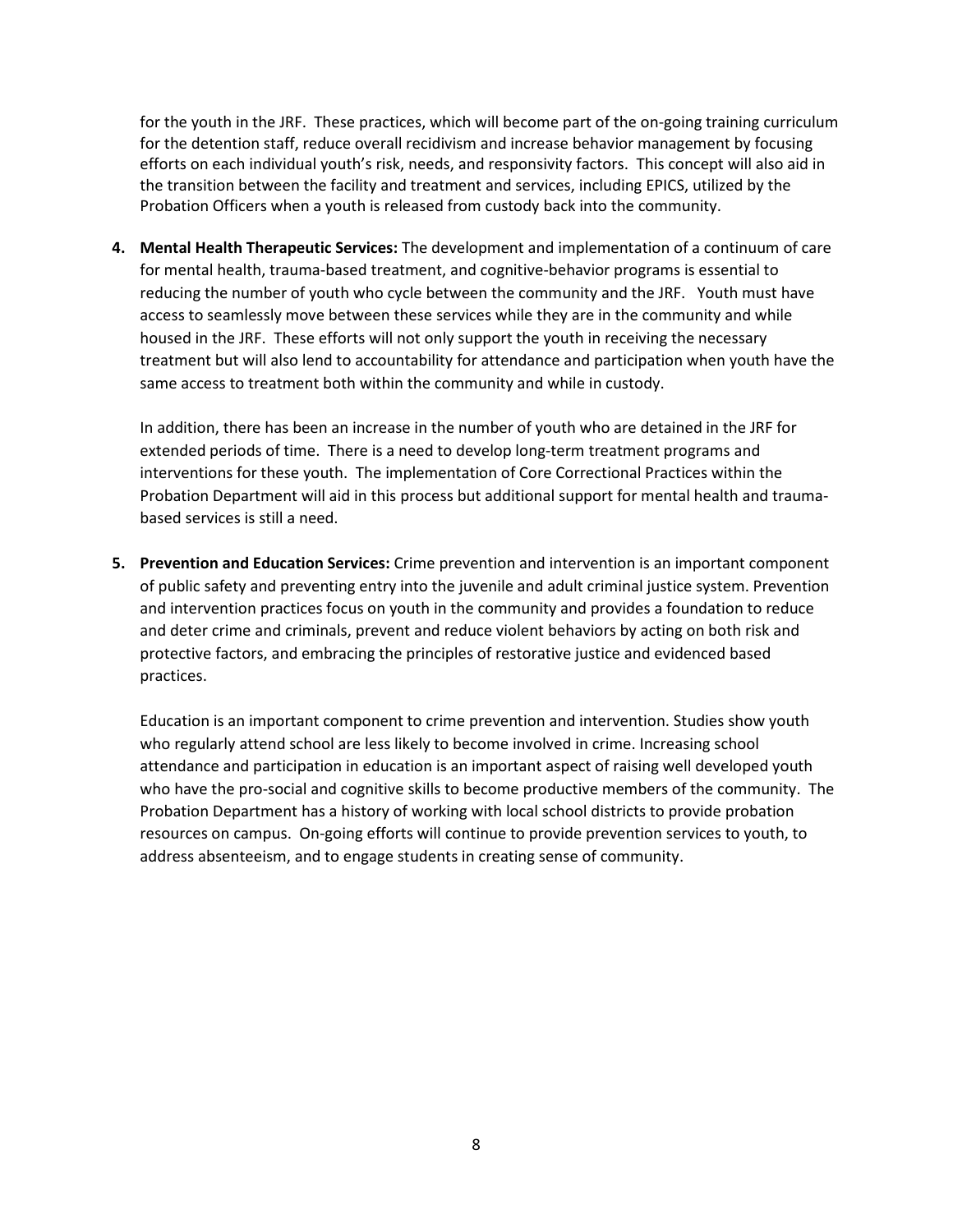### *Part I. Service Needs, Priorities, and Strategy*

#### **Assessment of Existing Services**

The Juvenile Division is charged with the supervision and service delivery to approximately 450 youth who have been referred to the department as a result of criminal offenses. In 2017, the average number of youth with open cases was approximately 100, with under 25 youth in out of home placement.

The department has invested heavily in the last 15 years in development of a host of services, and in the evidence informed models which make them effective. That investment has yielded a thoughtfully implemented continuum of services, from Primary Prevention to Aftercare. This continuum is built upon a partnership with HHSA and other key partners. This closely aligned cross agency work is highly regarded within the public youth-serving sector in California for its success, well-established levels of leadership trust, and capacity to innovate in response to the emerging needs of its young people. Shasta employs a system focused, breaking barriers, and family focused approach, which links leaders from its Child Welfare and Behavioral Health, School Systems, and the Probation Department in a shared and highly collaborative delivery of services.

The department provides a range of services within its continuum. Probation teams currently partner with several community-based organizations, other county departments, school programs, and law enforcement agencies to assure a variety of services are dedicated to addressing the needs of youth and their families. No one agency can provide comprehensive services in isolation. The Shasta County Probation Department recognizes the vital importance of developing a community strategy for serving youth. Critical partners in creating a trauma-informed system include law enforcement, child welfare, education, first responders, and health care partners—from both public and private systems:

- Law enforcement partners include Shasta County Sheriff's Office and local police departments in Redding and Anderson, the county's two largest cities.
- The department is an active and committed collaborative partner, where staff are co-located and active in serving youth in multiple systems or who are at risk of entry to parallel systems. Child Welfare, Behavioral Health, Substance Use Disorder Services, and Juvenile Probation are collaborative partners.
- School partnerships are collaborative, and direct service partnerships with schools are present in a number of schools via co located services, or services delivered via contract with providers or other partners. Juvenile Probation maintains a partnership with Gateway School District to provide a Deputy Probation Officer (DPO), as a Juvenile Prevention Officer, working with at risk youth building leadership, sense of self, peer conflict resolution, and accountability. This officer, amongst other duties, provides intervention and support services and addresses truancy and status offenses. Education partners are committed to working together to resolve issues on campus before calling law enforcement. The development of a sense of community on the campus allows this officer to quickly assist as issues arise and aid the youth in addressing problems before they rise to the level of school discipline or arrest. Removing barriers for school services is frequently difficult for probation youth and this officer works as an intermediary between the school and the youth to create successful outcomes as problems or concerns arise.

The county's youth serving continuum ranges from prevention to treatment and aftercare services.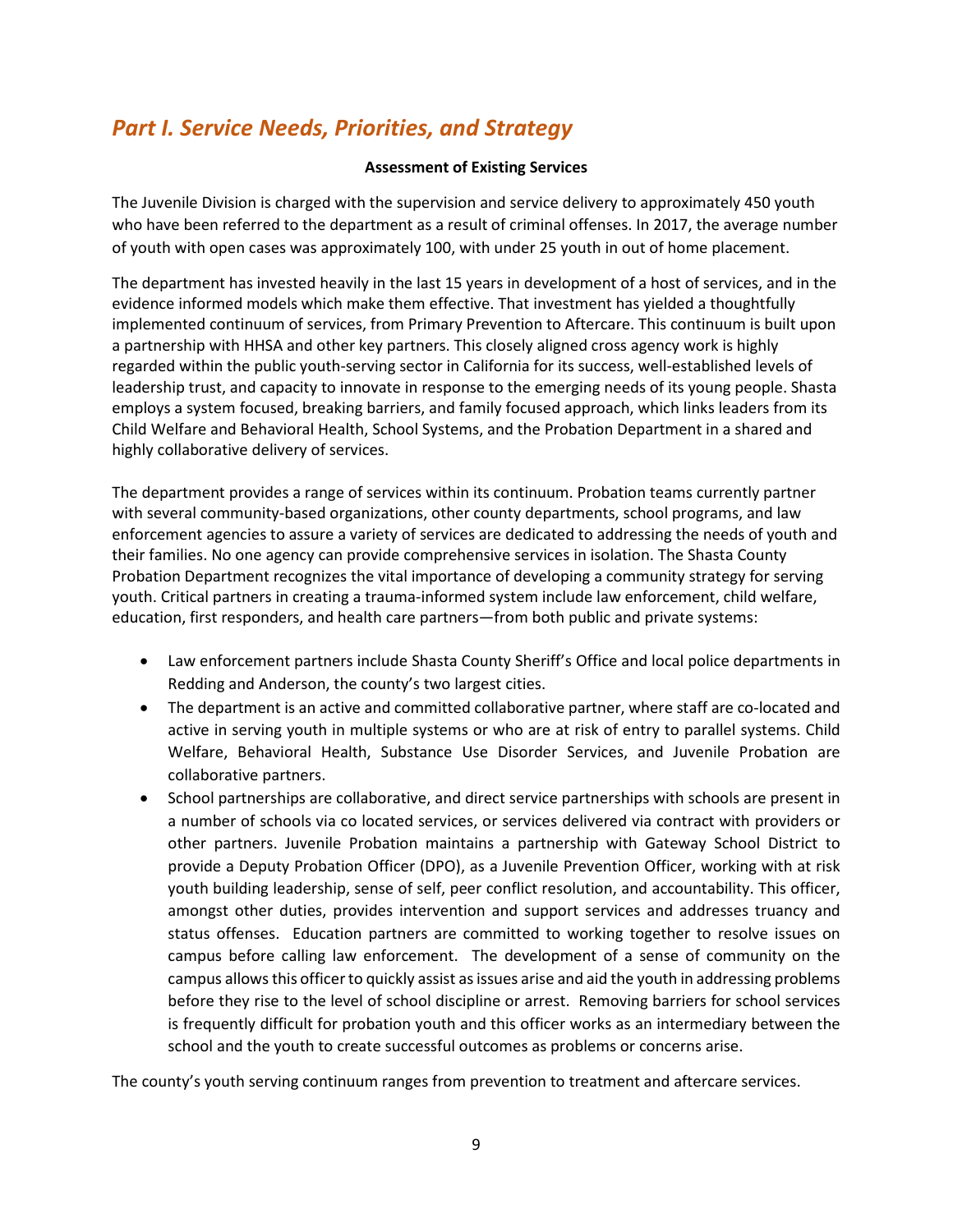**Prevention Services:** Community based providers and schools which provide pro-social activities are key to primary prevention in Shasta County. Civic groups and clubs, which provide positive activities for youth, support their development and connect them to their community. Prevention services are not limited to those procured via formal contracts with Probation. Pro-social activities throughout the community promote youth development and community engagement which reduce risk factors and increase protective factors in youth.

Stakeholders reflected during the county assessment that prevention resources in Shasta are adequate and generally effective, although many families and youth are unaware of their existence or availability. Shasta partners embrace an awareness that often, community based services are more accessible and less stigmatizing than county or court-mandated services, and engagement therein is more family friendly.

**Diversion Services:** The department utilizes a diversion program for youth who are eligible according to the law and established criteria, which improves rehabilitative efforts and makes appropriate interventions and/or recommendations in alignment with evidence-based practices. The goal of diversion is to remove youth as early in the juvenile justice process as possible to avoid later negative outcomes associated with formal processing, such as increased odds of recidivism, stigmatization/labeling, and increased criminal justice costs.

The Probation Department has partnered with community-based organizations to develop many strategies, specific to the community and aligned with research, for youth who are eligible for diversion programs. The department uses an intervention strategy that redirects low risk and certain first-time offenders away from formal processing in the juvenile court system, while holding them accountable, providing services based on the youth's risk to reoffend and criminogenic needs, providing victim services, and providing services for the entire family.

Depending on the identified needs, the youth and family are referred to appropriate services including various education programs including: Shasta Youth Options/Peer Court, Hope City- HUB (mentoring, restorative circles, anger management, nurturing fathers program), Thinking for a Change, substance abuse counseling, Towards No Drugs, Forward Thinking, Aggressive Replacement Training (ART), Moral Reconation Therapy (MRT), Youth Fire Prevention and Intervention Program, mental health services, Triple P (Positive Parent Program), Parent Project, Parent Café, community work service, discussion on choices, restitution, writing assignments, Effective Practices in Community Supervision (EPICS), and homework and apology letters.

**Treatment and Supervision Services:** Juvenile Probation treatment and supervision services are comprehensive and well-coordinated. The primary intensive treatment services are:

• Wraparound Interagency Network for Growth and Stability (WINGS): Based on the *Wraparound Milwaukee*: *Aiding Youth with Mental Health Needs* Program*,* this program creates a strengthbased, family-focused case plan with a team of professional staff, family and others all focused on providing services, assistance and care toward the ultimate goal of helping families effectively cope with their youth's mental health and behavioral issues. Family maintenance through individualized programs and a collaborative approach help families become stronger and reduces the need for high level placements. The process of engaging the family, convening the team,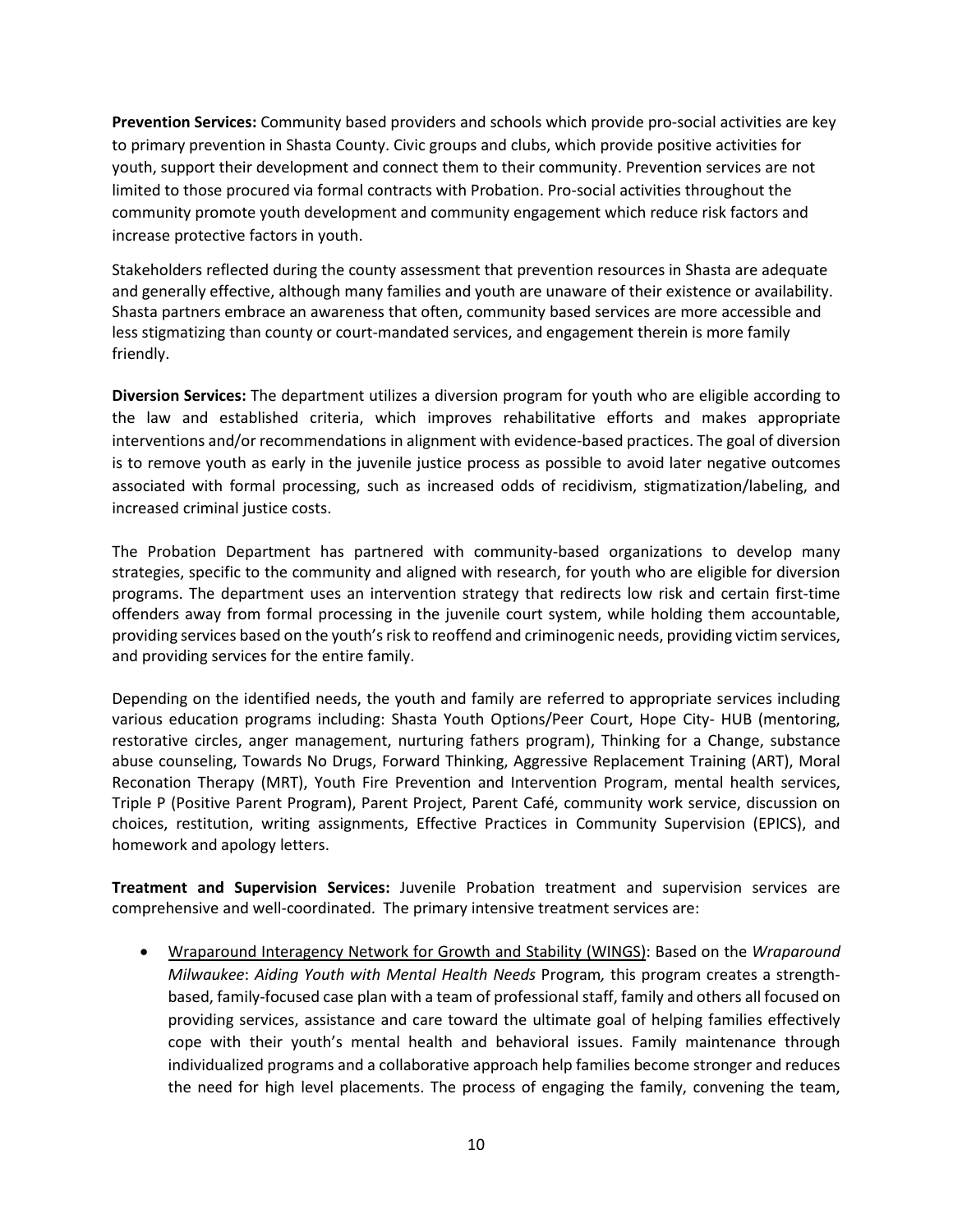developing the treatment plan goals, implementing the plan, and transitioning the youth out of formal wraparound is managed by Probation as the lead agency. The WINGS team is co-located and consists of a DPO, Mental Health Clinician, Parent Partner and Youth Partner.

- Juvenile Drug Court: An interagency collaborative program using the WINGS framework for youth impaired by substance abuse or identified with dual diagnosis. The goal is to treat substance abuse, strengthen families, reduce recidivism and prevent out-of-home placement. While in the program, outcome measures are tracked for arrests, custody commitments, violations of probation, out-of-home placement, and number of days in the program. There are current conversations regarding merging the Juvenile Drug Court Program into the WINGS Program.
- Juvenile Court Work Program (JCWP): The probation department oversees youth ordered to do community service as part of their terms and conditions, as a sanction, alternative to custody, or as an alternative to fines and fees. A variety of community programs are available for individuals to perform their community service allowing sufficient flexibility in scheduling days and times as well as locations. Group projects and services days are also coordinated by probation staff that specifically focus on improving the community. Group projects may include community clean up, work around the Juvenile Division campus, or assisting with the GROW Program.
- Placement Team: The placement team is made up of a supervising probation officer, two probation officers, and a probation assistant. Once youth are placed out of the home by the Court, the youth's assigned Probation Officer works closely with the Short Term Residential Treatment Program (STRTP) and returns them back into the community either with their parents, a relative, or a resource family. Depending on their age and circumstances, they may be entered into an independent living program. While a youth is in an STRTP or any placement, the probation officers visit each youth at least once per month.
- Rehabilitative and Treatment Services: The probation department contracts with several community based organizations to provide evidenced based treatment services to youth both in and out of custody. These services include: Aggression Replacement Therapy (ART); Moral Reconation Therapy (MRT); Project Towards No Drugs; Girls Circle; and Boys Council.

#### **Approach Utilized to Facilitate Collaboration**

There are several vehicles for collaboration and coordination in use in Shasta County, including the Juvenile Justice Commission (JJC) and Juvenile Justice Coordinating Council (JJCC).

Shasta County's public youth serving agencies employ a unique use of interagency partnership, modeled on the premise that all youth deserve to be raised in their communities and with families who know and love them. The Placement Prevention Review Team (PPRT) functions as a regular convening of agency partners for care coordination.

The PPRT work is historically rooted in the county's comprehensive Juvenile Justice Local Action Plan, first completed in March 1997, and updated in 2005. Collaboration and integration of juvenile justice services in Shasta County has progressed since 1997. Families have become a primary focus of service delivery within the Juvenile Justice System. Significant efforts have been made to transition from generic services to evidence based and best practice programs and supervision models. In addition,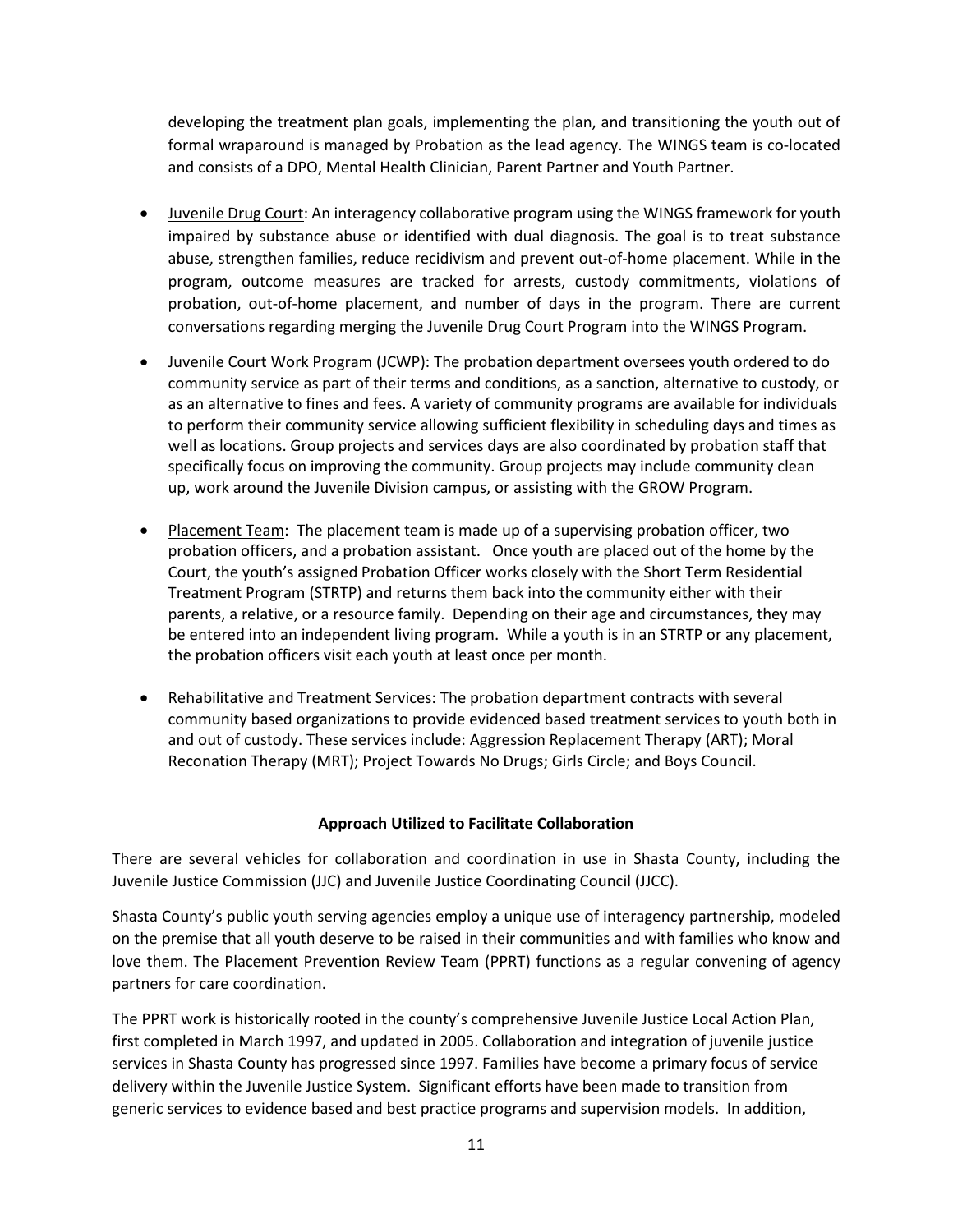collaborative teaming has been part of the effort to assure youth and families receive services through a family-focused approach. Changes in assessment and case plan tools and procedures within the Probation Department have focused on including parents and other family members as stakeholders and partners in reducing the at-risk behavior or engagement in criminal activity of the referred youth.

#### **Identifying and Prioritizing Focus Areas**

Shasta County (County) is located in the northern Sacramento Valley on Interstate 5, and is the largest county in the region. The County is over 3,800 square miles in size with a population of approximately 179,000 residents who are primarily Caucasian. In 2015, there were 38,532 children living in Shasta County. The County contains three incorporated cities: Redding (the county seat), Anderson, and Shasta Lake. The vast size of the County makes access to treatment and services difficult in areas outside of the three cities. There are multiple small communities located outside of the county seat where many services are not available or are limited. There are 61 public schools in use, eight of which are high schools and another 10 are middle schools. Nearly 33% of the county's residents are under the age of 24 years. The population is approximately 90% white, with all other ethnic groups comprising less than 3% each. Spanish is the predominant second language in use.

The department and its various stakeholders are aware of neighborhoods and schools that are at higher risk and makes efforts to fund, design, and deliver services geared towards prevention when possible. Many Shasta youth are scattered throughout the community and in many cases, family and school stability are difficult to maintain. This instability is enhanced by the rural nature and geography of the county. The City of Shasta Lake is perhaps the most widely cited locale with unmet need or with families or youth that experience isolation from other services due to geography. These areas lack the ability to address and treat concerns quickly based upon the remote location within the community. Development of plans with local leaders, including Native American tribal leadership, regarding creating and/or expanding treatment and service options will be a priority. These efforts should include discussions regarding early prevention efforts as well as treatment and services to address the mutigenerational concerns of the population in these communities.

There is arrest record and school truancy data which corroborates the targeting of many of the county's services for youth in areas where its likely to be of most impact.

#### **Juvenile Justice Action Strategy**

The strategy for Shasta County is early identification, assessment and multiagency collaboration to address identified supports needed for youth and families. Shasta County Juvenile Probation uses the Positive Achievement Change Tool (PACT) to assess the risk/needs of each youth. Evidence based programming (EBP) related to criminogenic needs identified in the assessment is utilized to target interventions and address the issues directly related to recidivism. Case planning efforts are focused on the youth and family's strengths, while addressing the needs of the youth and the family, and encouraging connections with pro-social activities in the community. Central to assisting youth and reducing recidivism is to help strengthen families, prevent the generational cycle of continued delinquent, criminal behavior, and adverse childhood experiences (ACE's).

Assuring deputy probation officers (DPOs) and staff who are invested in youth and families that serve as coaches, mentors, and role models for youth is essential to the success of youth and families. Using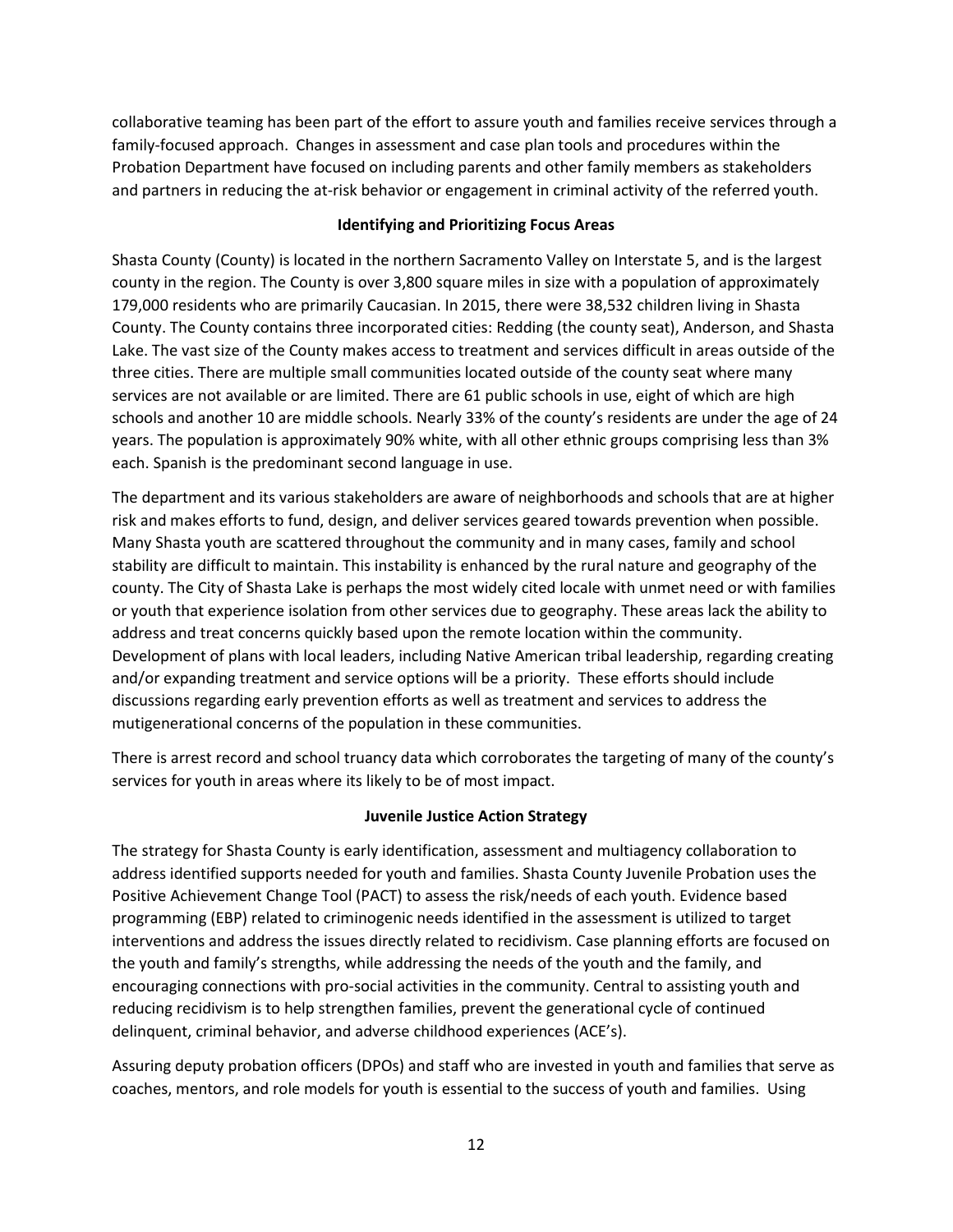Effective Practices in Community Supervision (EPICS) provides for a focused interaction and skill training for youth. Daily and weekly contact, as well as graduated sanctions and immediate consequences, assist in managing and redirecting the youth quickly. In the Juvenile Rehabilitation Facility, a behavioral matrix, which is based on restorative practices, is designed to address behaviors. Through assessments, criminogenic needs of the youth are targeted incorporating evidence based programming, both in and out of custody, that address the needs to support a continuum of care approach. Understanding the youth served based on the data and outcomes collected, allows reassessment of services and ensures necessary services are provided to meet the needs of youth and families.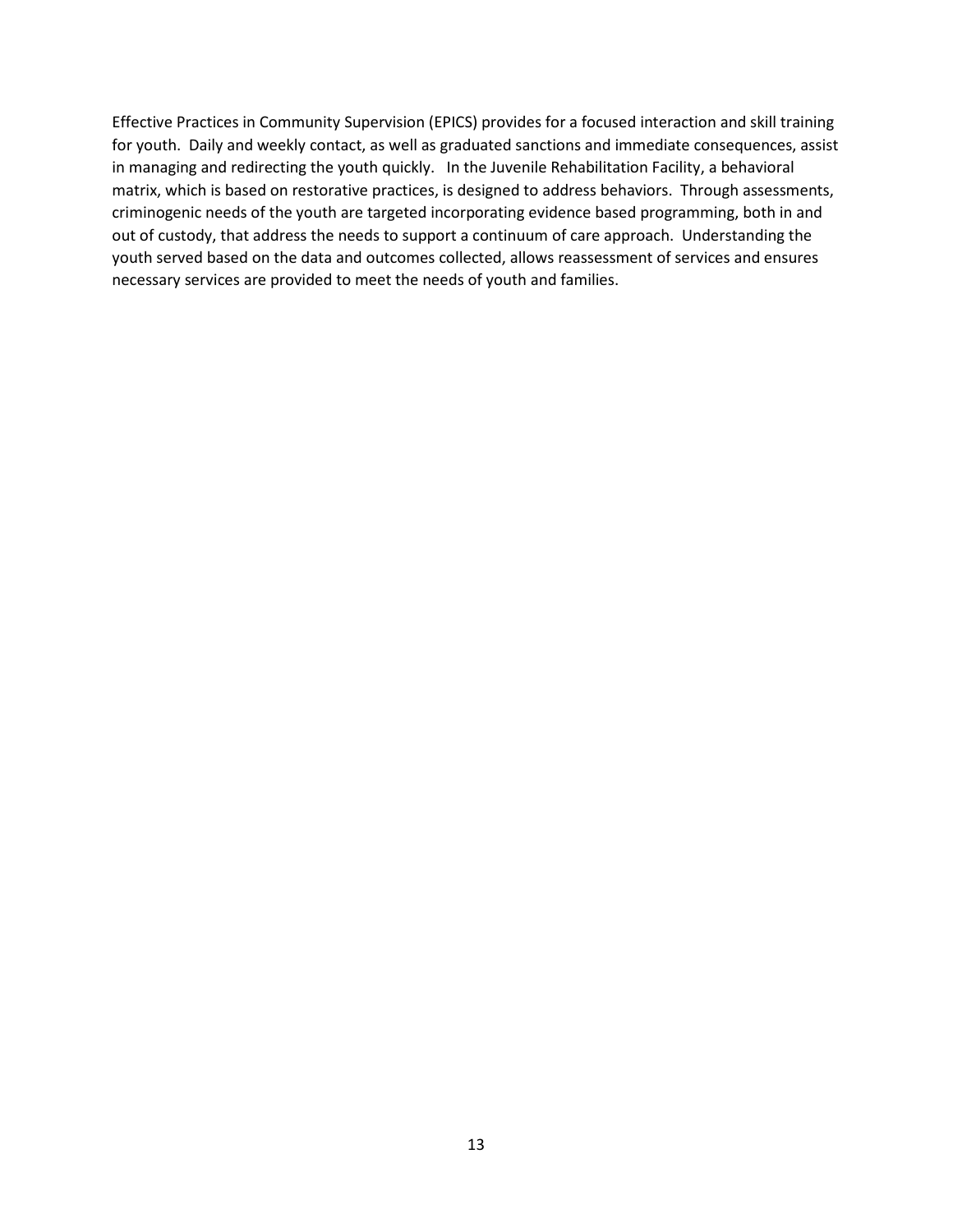### *Part II. Juvenile Justice Crime Prevention Act (JJCPA)*

#### **Information Sharing and Data**

The department's case management system (CMS) is maintained by the Shasta County Superior Court Information Technology department. This is the primary means of sharing cases among agencies, which consist of the Public Defender, District Attorney, and the Courts. Juvenile Court and Probation Statistical System (JCPSS) statistical data is automatically reported to Department of Justice (DOJ). The CMS has the capability to contain docket information including charges, sentencing information, codefendant's information, and restitution. The system is very limited in reporting outcome data, which often requires the department to hand count and cross track all data reports. Data is shared through meetings and within the department's annual reports.

Noble Software Group is contracted for juvenile assessments, which include Positive Achievement Change Tool (PACT), and Detention Risk Assessment Instrument (DRAI). The Noble system also contains the Title IV-E Case Plan and Standard Case Plan. The department also pulls Adverse Childhood Experience data from the PACT. The Child and Adolescent Needs and Strengths (CANS) is administered by HHSA. Data can be pulled to communicate issues and strengths considered in treatment.

Shasta County Juvenile Probation and the Juvenile Rehabilitation Facility have logic models and utilize both the CMS and Noble to pull data in many areas including recidivism of juvenile offenders while on supervision, re-entry to the criminal justice system following completion of supervision, top criminogenic needs, completion of programs, education level, employment status, use of force in the JRF, and the number of citations/incident reports in the JRF. In addition to the many outcomes tracked in the logic model, the data gathered from the PACT related to Adverse Childhood Experiences (ACEs) is used to determine areas to address with the entire population currently as well as into the future.

#### **JJCPA Funded Program, Strategy, and/or Enhancement**

#### Juveniles that Have Offended Sexually (JTHOS):

The Juvenile Sex Offender Recidivism Risk Assessment Tool JSORRAT-II provides an evidence based protocol which determines the risk of a youth and help guide various interventions, treatment, and legal processes. The Containment Model recognizes the complex nature of juvenile sex offending and the need for key system components to facilitate accountability, rehabilitation, and victim and community safety.

All youth are assessed using the JSORRAT (Juvenile Sexual Offense Recidivism Risk Assessment Tool), a Static Risk Tool, in order to develop an individualized case plan. The Deputy Probation Officer (DPO) assists the treatment provider in addressing critical issues and in supervising the youth's activities in the home and community according to the developed safe plan. Working closely with the family and the treatment provider, a case plan is developed to ensure the youth is meaningfully participating in the treatment program and complying with court and therapeutic directives that may include a polygraph, as well as addressing family concerns.

Youth are expected to learn values as they relate to respect for self and others. They may receive sex education and will develop an understanding of healthy human sexuality and the correction of distorted beliefs about appropriate sexual behavior. Therapy focuses on impulse control and coping skills,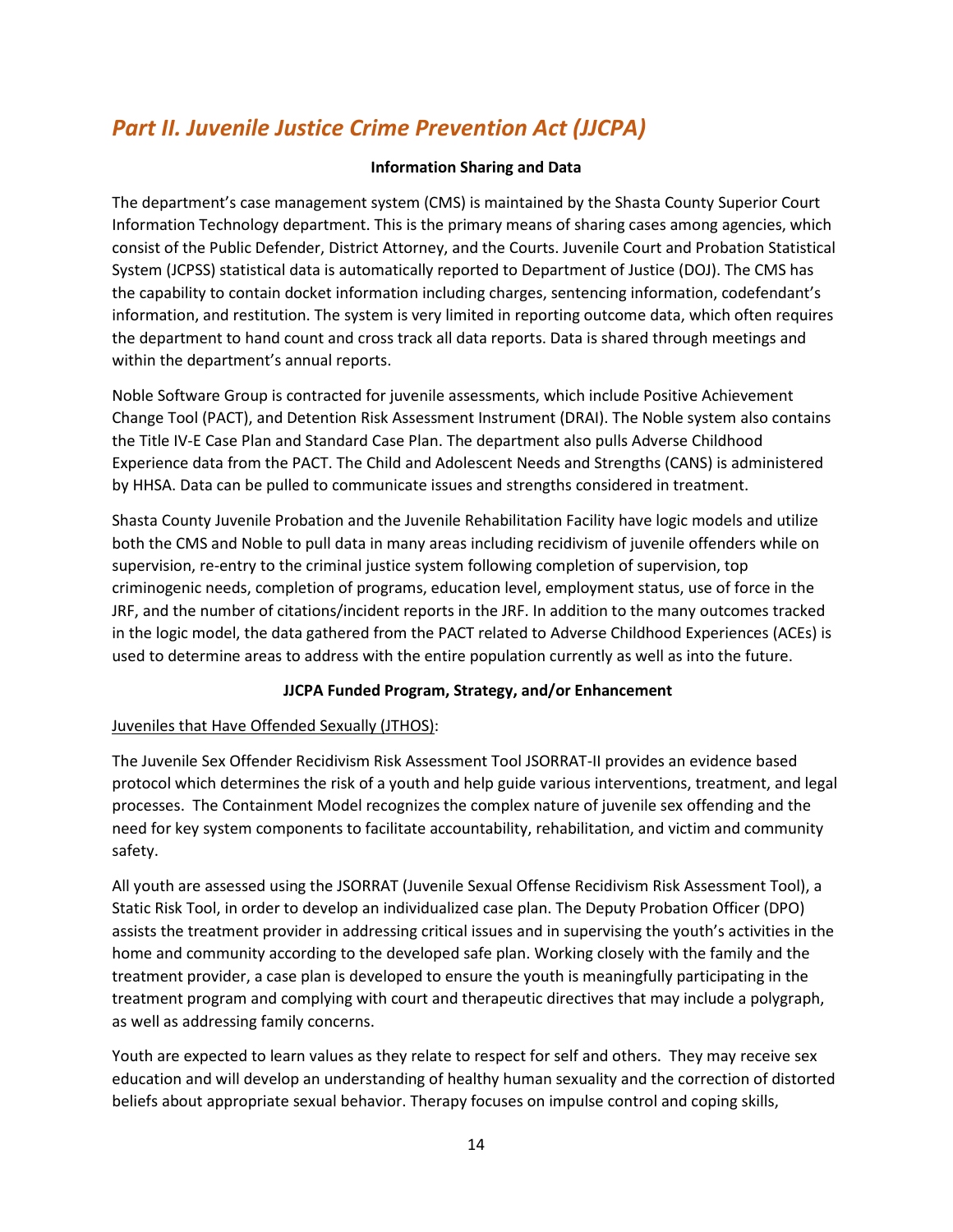assertiveness skills, conflict resolution to manage anger, and resolve interpersonal disputes. Family Maintenance efforts are primary.

This JTHOS DPO provides case management functions including acting as a liaison with other community agencies involved with the family and tracking outcomes for each youth. By using motivational interviewing skills to establish rapport, the DPO assists the youth with the stages of change. In addition, the DPO assures victims have access to services.

Outcome measures are tracked for three years after completion of probation for reentry into the criminal system. While in the program, the following data measures are tracked: arrests rates; custody commitments; completion of treatment; and completion of supervision.

#### Wraparound Interagency Network for Growth and Stability (WINGS):

WINGS is based on the *Wraparound Milwaukee*: *Aiding Youth with Mental Health Needs* Program*.*  Research demonstrates youth receiving wraparound services are less likely to engage in subsequent atrisk and delinquent behavior, be truant, get expelled from school, and run away from home. There is a broad research consensus that the paradigm reflected in wraparound is an improvement over more traditional service delivery methods that are perceived as uncoordinated, inflexible, professional driven, and deficit based. In addition, the President's *New Freedom Commission Report on Mental Health* (US DHHS, 2003) concluded that all families with a child experiencing serious emotional disturbance should have an individualized plan of care. This statement further reinforces the need for approaches like wraparound.

This program is a strength-based approach to children and families, building on the natural supports that exist within the community such as peer groups, recreational activities, and the positive relationships that the child has with extended family, school personnel, and others. The family is seen as the most important resource in the youth's life and families are engaged in the treatment planning and process. Service planning is based on the needs identified by the family and case plans are tailored to address the unique needs of the child and family. Clear goals are set for the child and family. Utilization of the family team, which is a partnership of the family and the professionals involved in their lives, facilitates the goals being properly set and carried out.

The process of engaging the family, convening the team, developing the treatment plan goals, implementing the plan, and transitioning the youth out of formal wraparound is managed by strong collaboration. Probation is responsible for implementing the wraparound process for families and supporting implementation in several key ways, including maintaining appropriately low caseload sizes; ensuring that primary staff receive comprehensive training and skill development; supporting wraparound team efforts to ensure necessary members attend meetings and participate collaboratively; and making timely decisions regarding funding for strategies developed by the team to meet families' unique needs.

The team is co-located and consists of a Deputy Probation Officer (DPO), Mental Health Clinician, Drug and Alcohol Counselor, Parent Partner and two Youth Partners. Together, they review referrals from the DPO for caseload appropriateness for youth with a mental health diagnosis. They identify strengths/needs of the family and help the family establish treatment goals. The family is given a choice and voice in determining how to meet their needs and the team assists in facilitating their utilization of resources. A crisis safety plan is developed as part of the treatment plan to reduce the threat of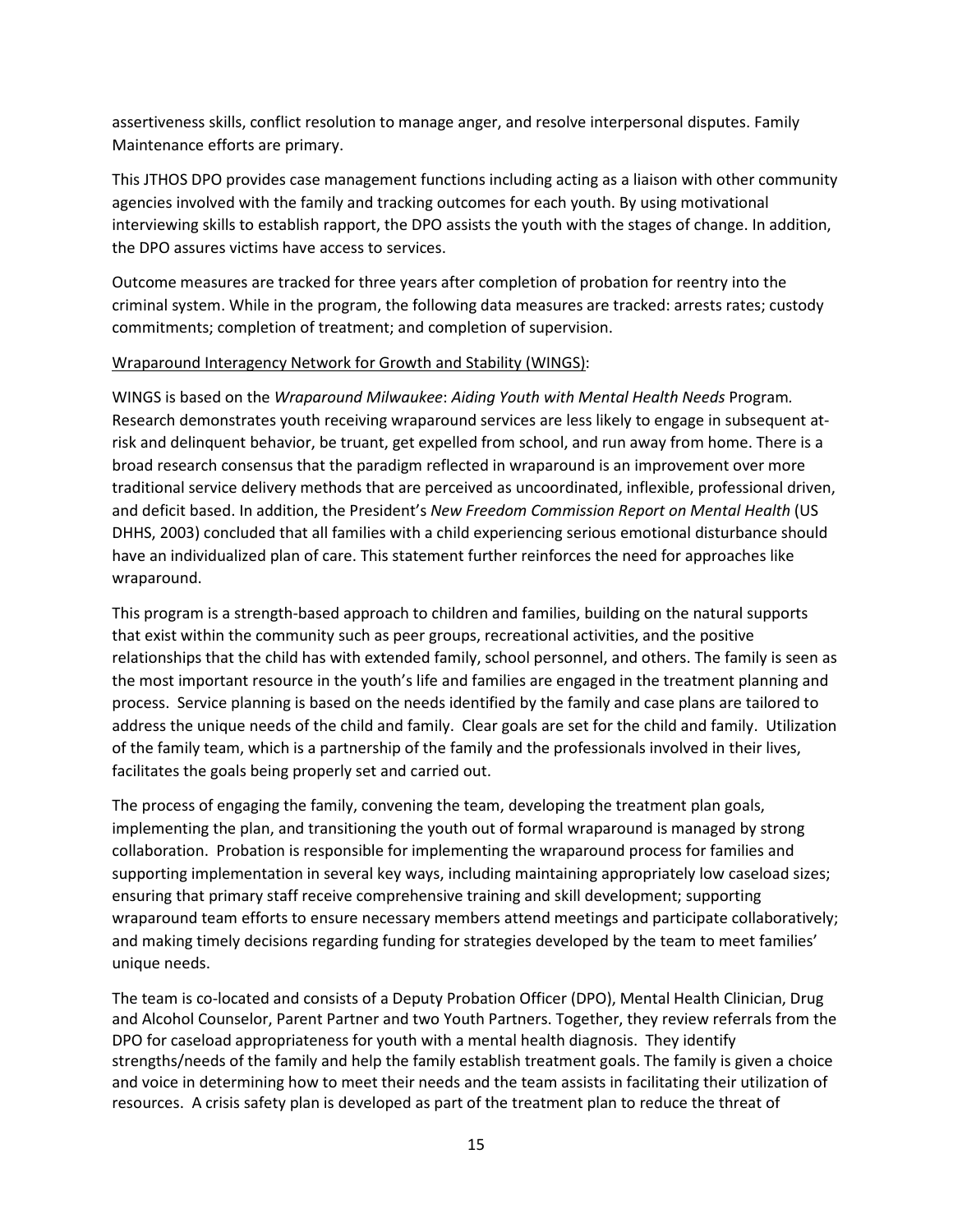violence or suicide. The DPO incorporates the Positive Achievement Change Tool (PACT) assessment and case plan into treatment goals to maintain focus on evidence-based practices. The family and the team meet weekly to review progress. There are monthly reviews during WINGS Court with the team, assigned judge, youth, and family. Statistical information is maintained regarding school attendance, rearrest, successful probation completion, and out of home placement.

The goal is to reduce recidivism, minimize the need for out of home placements, and improve the family's ability to cope with the youth's mental illness. While in the program, outcome measures are tracked for arrests, custody commitments, violation of probations, and number of days on the program.

#### Juvenile Drug Court (WINGS II):

Juvenile Drug Court is based on the Wraparound approach as noted above in the WINGS section.

The Juvenile Drug Court program is for youth impaired by substance abuse or identified with dual diagnosis. Wraparound services promote supporting family strengths and community involvement. This program creates a strengths-based, family-focused case plan with a team of professional staff, family, and others all focused on providing services, assistance, and care toward the ultimate program goal of helping families effectively cope with their child's mental health, substance abuse, and behavioral issues. The Drug Court WINGS program is identical to the WINGS program described above. There are current conversations underway to integrate the Juvenile Drug Court Program (WINGS II) into the WINGS Program, consolidating the two programs into one.

#### Gardening, Responsibility, and Ownership of Self and Community Well Being (GROW):

Youth referred to the Probation Department and going through the court process are assessed using the Positive Achievement Change Tool (PACT). Youth in custody have an institutional case plan addressing their criminogenic needs and treatment while in-custody. In addition, youth have a Title IV-E case plan linked to their criminogenic needs that is designed to assist them in desisting from crime. A significant portion of youth served by Shasta County Probation Juvenile Services spend most their time with criminal associates, lack positive leisure/recreation activities, and have antisocial personality traits. These youths' re-offense risk will be lowered if they build noncriminal alternative behaviors in risky situations, enhance involvement and satisfaction in prosocial activities, and reduce association with criminals by enhancing their associations with prosocial people.

This program has existed as part of juvenile services' in and out of custody program options since 2015. In the GROW program, youth assist in building and maintaining raised planter beds, chicken coops, and enclosures to provide for chickens and goats. The youth care for the chickens and goats by providing food, water, and basic grooming. The youth sow seeds, plant seedlings, and care for the plants until harvest.

The Juvenile Rehabilitation Facility (JRF) kitchen utilizes the eggs and produce in the facility menu as well as the Parent Project weekly meal for parent attendees. The Youth Partner facilitates family dinner cooking classes in the community utilizing affordable recipes that can be made together as a family.

The Juvenile Court School partners with the program by incorporating lessons regarding math, nutrition, animal husbandry, landscaping, biology into the class curriculum, and utilizes the on-site garden and farm as a laboratory for in-custody students.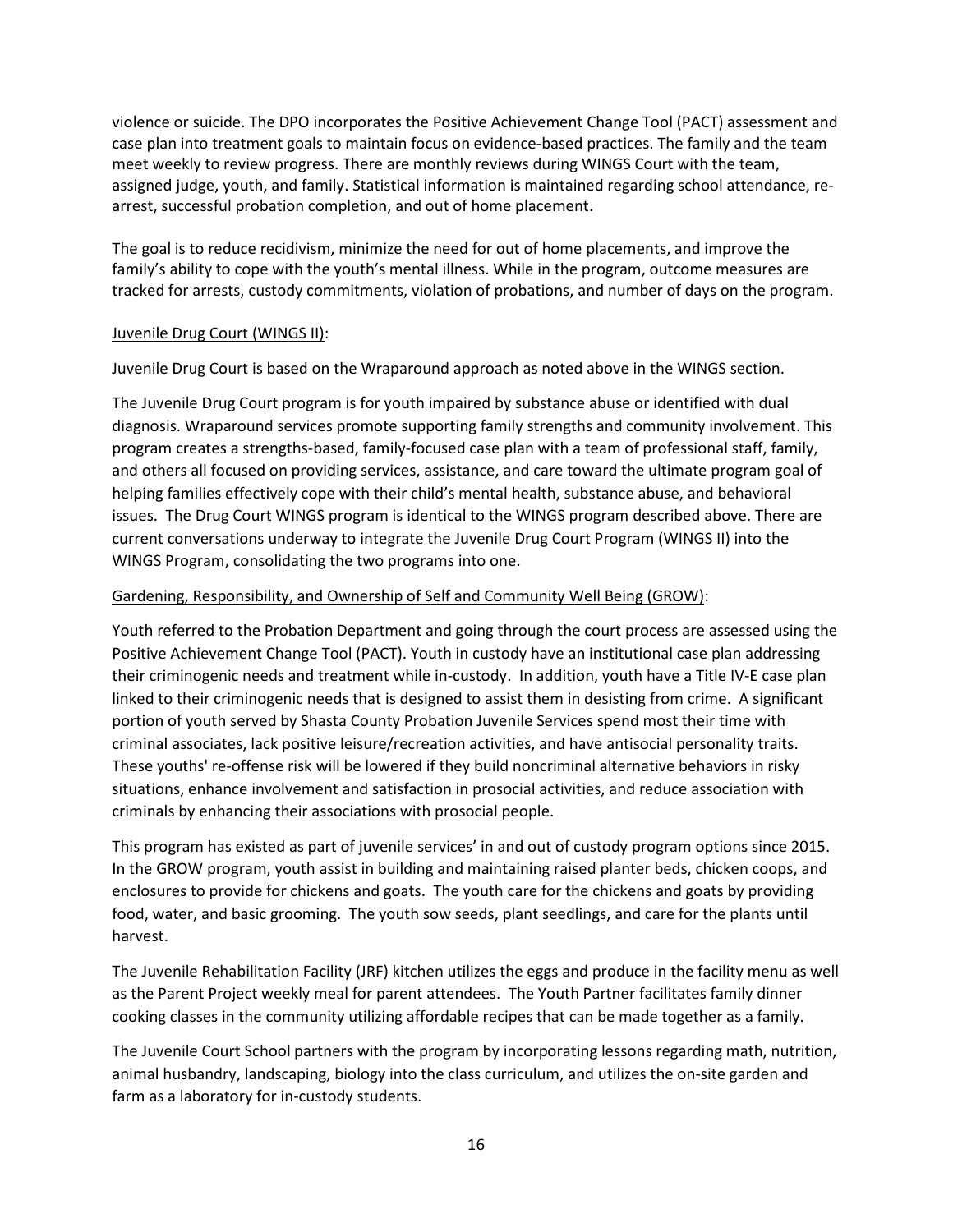This program has an assigned staff, a Youth Partner from the Child Abuse Prevention Coordinating Council, and support from Juvenile Detention Officers. The youth learn skills transferable to future employment, team work, and pro-social relations with others. The program also helps support social emotional skills, such as empathy and coping skills, by teaching youth to care for the animals and learn patience. Raising food that is utilized on-site gives youth a sense of pride and ownership. Outcomes measures such as program participation, program completion, and recidivism rates for youth who participated in the GROW program are tracked.

#### Parent Project:

The Parent Project is classified as a best practice in reduction in juvenile recidivism and school expulsions**.** Effectiveness of the Parent Project has been established by a number of studies, primary among them, the work of Dr. Heidi Stoltz. She used a pre-and post-survey at several national sites, and demonstrated significant positive changes in effective parenting in every area studied. This work has been replicated since.

In an article written by Susan H. Chibnall and Kate Abbruzzes, *A Community approach to Reducing Risk Factors,* they attribute successes in Minidoka County, ID since the Parent Project's implementation in 1997. Juvenile petitions filed decreased, the number of drug-related probation violations went down 20 percent, and the number of days spent by youth in detention decreased 24 percent. School dropout rate fell from 17 percent to 0 percent, and school expulsions plummeted from 72-0.

The goal of the Parent Project is to help parents learn and practice identification, prevention, and intervention strategies for destructive behaviors of their children while increasing positive relationships and healthy display of affection within families. This program is for the parents or guardians of out-ofcontrol youth with destructive behaviors such as truancy, alcohol and other drug use, gangs, running away, violence in the home and/or community, and suicide/attempts.

Trained probation staff facilitate the classes, in which parents receive a twelve-week curriculum, meeting one night a week for three hours. Parents learn to develop a plan to prevent or intercede in their children's destructive behavior and build a stronger family unit.

Outcome measures tracked are related to parent completion rates, how often parents praise their youth, and frequency that parents lose control when disciplining their youth.

#### Diversion Services:

A significant amount of research has been conducted to support diversion programs. Diversion programs have demonstrable outcomes in both their efficacy and effectiveness. Among many research studies, the Peer Court studies of Butts, Buck and Coggeshall at the Urban Institute (2002) is noteworthy.

The Probation Department utilizes various forms of diversion programming for eligible youth, which focuses on redirecting them away from formal processing in the juvenile justice system, while holding them accountable for their actions. The goal of diversion is to remove youth as early as possible in the juvenile justice process, to avoid later negative outcomes associated with formal processing. The Probation Department has partnered with community based organizations in Shasta to develop many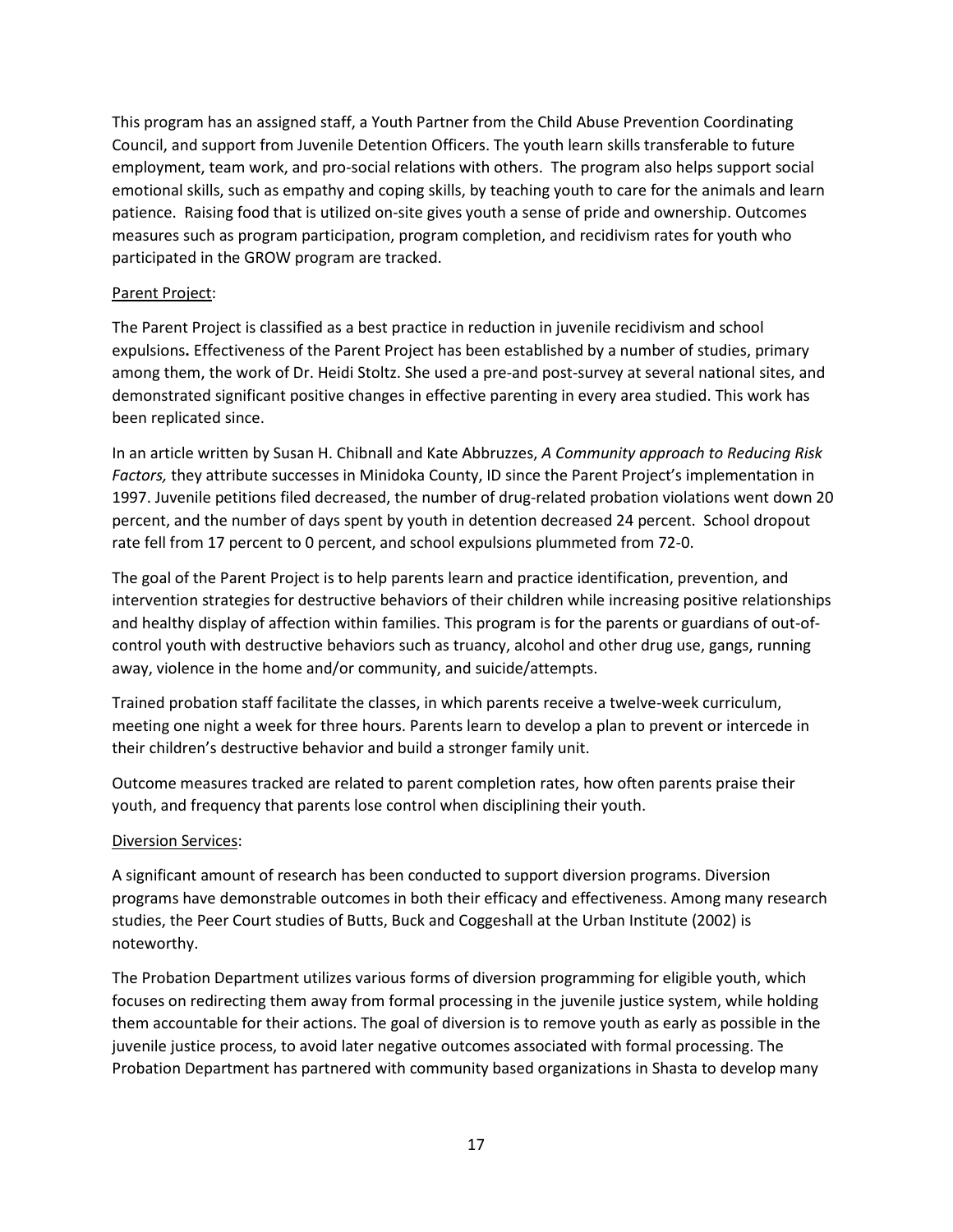strategies, specific to our community and aligned with research, for youth who are eligible for diversion programs.

Assigned staff review offense report referrals to determine eligibility, at which point the officer contacts the youth and parent(s) to assess problems, issues, and strengths of the family. Staff complete a PACT (Positive Achievement Change Tool) prescreen assessment according to the business rules.

Depending on the identified needs, the youth and family are referred to appropriate services including: various education programs; Youth Options; Peer Court; Thinking For a Change; Hope City- HUB; Community Restorative Justice Panel; substance abuse counseling; mental health services; Triple P or Parent Project; community work service; Fire Setting Prevention Program; discussion on choices; restitution; writing assignments; and apology letters. Youth may also be referred to Anderson Teen Center or the Martin Luther King Center for additional services and support. Once referred, staff monitor those placed on diversion for completion of the programs or assignments. Monitoring for noncompliance also includes referrals to the Supervising Probation Officer for court action if necessary and appropriate.

Once a youth completes the program, outcome measures related to recidivism are tracked for one year.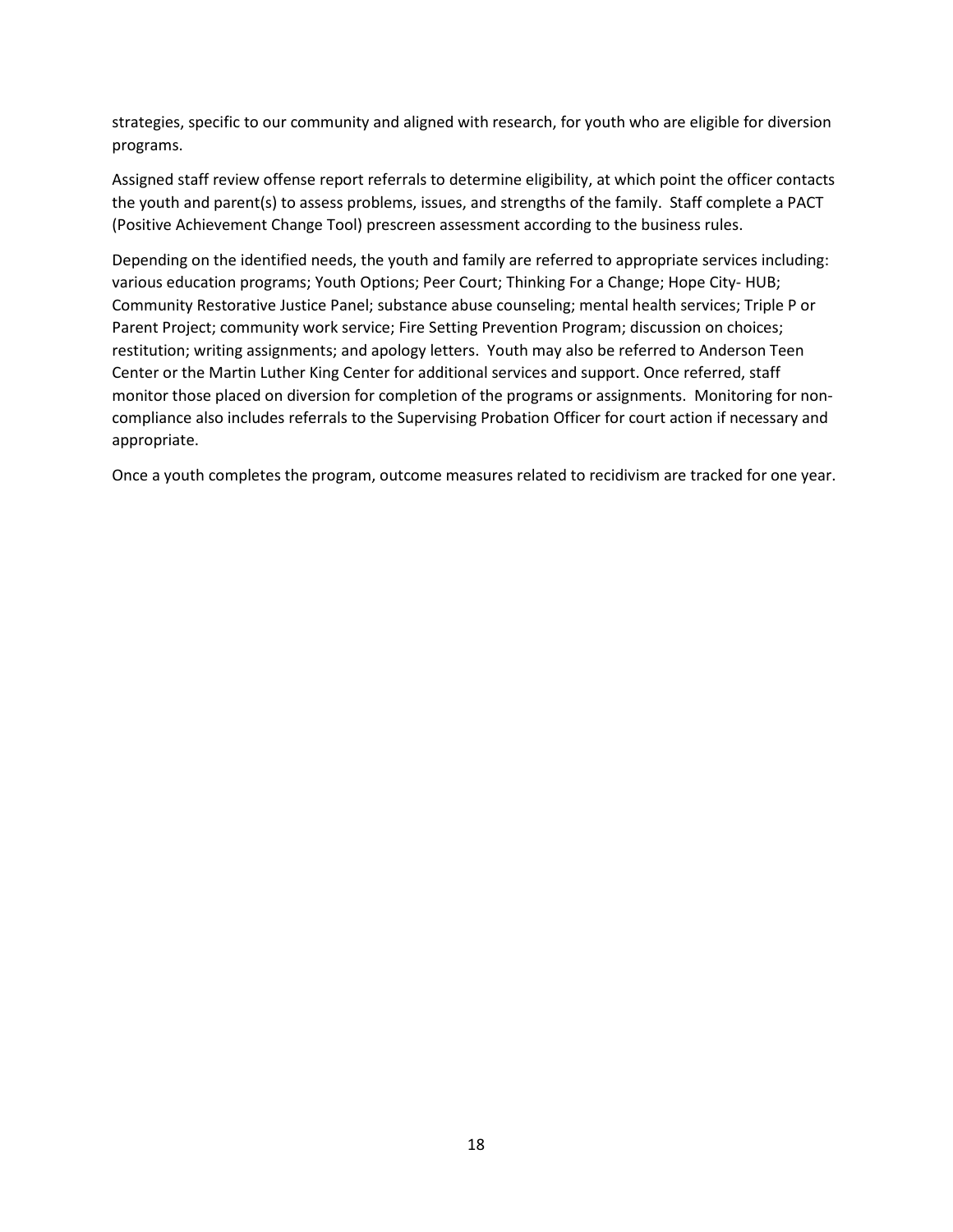### *Part III. Youthful Offender Block Grant (YOBG)*

#### **Strategy for non 707(b) Offenders**

The Shasta County Probation Department employs various strategies to address non-707(b) offenders: Shasta County Juvenile Probation uses the Positive Achievement Change Tool (PACT) to assess the risk/needs of each youth. Evidence based programming (EBP) related to criminogenic needs identified in the assessment is utilized to target interventions and address the issues directly related to recidivism. Case planning efforts are focused on addressing the needs of the youth and the family, while encouraging connecting with pro-social activities in the community.

The 707(b) approaches include Foster Care with relative or non-relative caregivers; secure detention and treatment; intensive probation supervision; and daily and weekly contact, as well as graduated sanctions and immediate consequences have proven helpful in managing and redirecting youth.

In all cases, central to assisting youth and reducing recidivism is to help strengthen families to prevent the generational cycle of continued delinquent and criminal behavior and adverse childhood experiences (ACEs). Using Effective Practices in Community Supervision (EPICS) provides for a focused interaction and skill training for youth. In the Juvenile Rehabilitation Facility, a behavior response matrix, which is based on restorative practices, is designed to reinforce positive behavior and provide consistent, appropriate suggested staff responses to address negative behavior while teaching appropriate replacement skills.

#### **YOBG Funded Program, Strategy, and/or Enhancement**

YOBG funds are used for staff salaries and benefits in the JRF.

The Comprehensive Multi-Agency Juvenile Justice Plan utilizes YOBG funds to support the JJCPA programs by providing a validated detain/release inventory tool to detention staff in order to identify youth appropriate for referral to JJCPA funded programs. Detention staff are trained in Motivational Interviewing and Core Correctional Practices, which can prepare detained and released youth for further participation in JJCPA programs.

The goal of the JJCPA is to provide a stable funding source for local juvenile justice programs aimed at reducing crime and delinquency among at-risk youth. The act invites and requires a focus in key areas of service delivery, which include early intervention, crisis family reunification, case management services, after-school services, and juvenile justice treatment services. The act also supports and invites collaboration with the courts, health and human services department, schools, parents and family, community based providers, and other partners to develop a trauma-centric, coordinated, and effective continuum of services to achieve positive outcomes for youth and their families.

The goal of the YOBG program is to provide state funding for counties to deliver custody and care (i.e. appropriate rehabilitative and supervisory services) to youthful offenders who previously would have been committed to the California Department of Corrections & Rehabilitation, Division of Juvenile Justice (DJJ).

Key outcomes shared by both the act and the grant include increased school attendance, completion of probation, decreased recidivism, decrease in status offenses, increased availability and quality of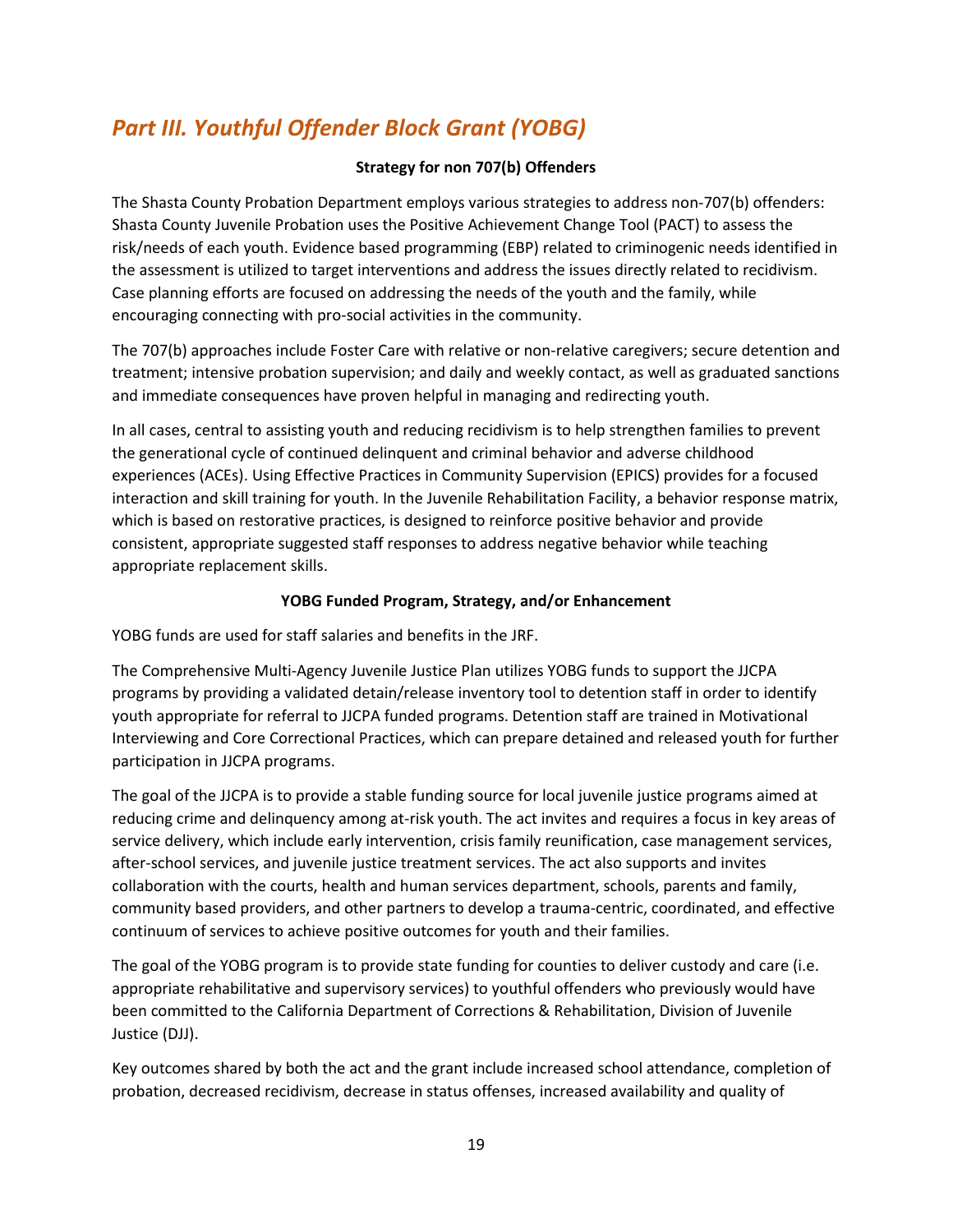treatment, increased family functioning, and decreased out-of-home placements. These key outcomes align with the mission of the JRF which provides a safe and secure environment for youth in a setting where the residents are held accountable but are also supported by trained JDOs to foster, target, and model pro-social behavior. The JRF staff works closely with community partners to target individual needs and deliver services and support education for the youth in the facility.

Staff use the Detention Risk Assessment Instrument (DRAI), which guides detention intake personnel making the critical decision of whether to detain or release a referred youth. Detaining only the appropriate youth through objective decision-making to provide for youth and community safety is the goal.

As the number of youth who are detained for serious offenses or ordered by the court for long-terms commitments increases, so does the need to develop a commitment program. The JRF and juvenile probation staff are committed to partnering with county agencies and CBO's to establish and maintain a program for these youth. It is vital that the behavioral, mental health, and trauma-based service needs of these youth are addressed while they are housed in the JRF. Having these services would be of monumental benefit to the youth who will be detained long-term in the facility.

YOBG funds are used as partial funding of salaries and benefits for Juvenile Rehabilitation Facility (JRF) staff: Director (1); Legal Process Clerk (1); Supervising Probation Officers (2); Supervising Juvenile Detention Officers (4); Juvenile Detention Officers (JDOs) (26); Extra Help Juvenile Detention Officers (10-15); and Cooks (2); for housing and treatment of youth offenders in the Juvenile Rehabilitation Facility. The capacity of the JRF is 90, but due to budget constraints, there is a cap of 40. Staff are core trained and provide education, recreation, assessment, counseling, and other intervention services to maintain a youth's well-being during his or her stay in custody. The facility's programming provides highly structured and supervised group activities. Programs include recreational therapy, specialized socialization, life skills, and cognitive behavioral intervention. Other funds will be used to contract with other agencies to provide medical, counseling, and dietician services.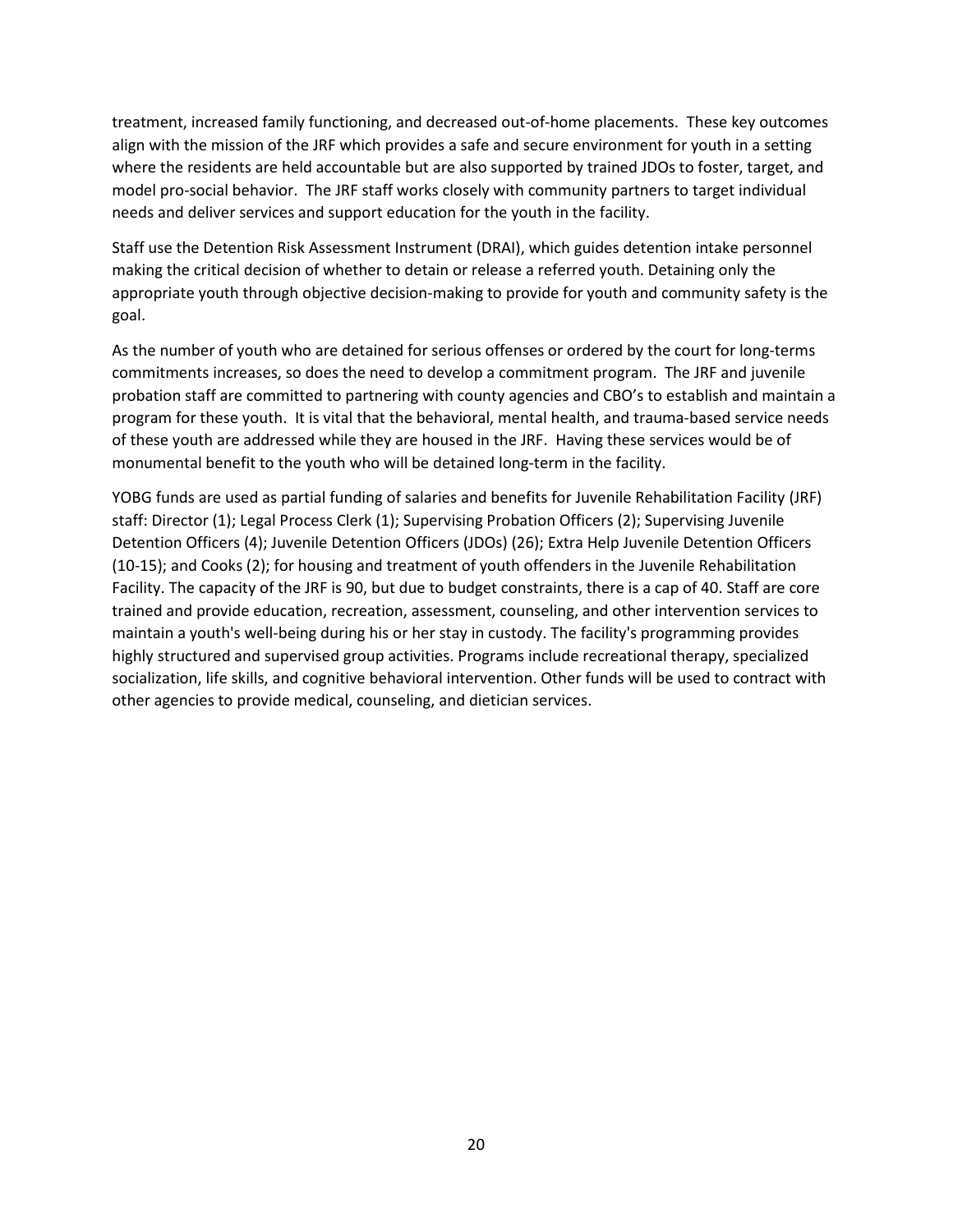### *Recommendations*

The planning process identified needs and priorities, many of which are related to JJCPA and YOBG investments, and which would be best addressed by pursuing the following goals:

#### **Improve and** *Strengthen* **Prevention and Early Intervention Services**

*1. Prevention Goal #1: Identify and refer At-Risk Students and Families (Implementation Goal: 0-18 months)*

Develop a plan to immediately engage county schools and school professionals to provide education on probation services, treatment options, and information to assist in identify children and families with risk factors. Early identification can create a strong, supportive community and help parents develop the skills needed to address behaviors at a lower level of service.

2. *Prevention Goal #2: Expand activities of School Attendance Review Board (SARB) (Implementation Goal: 0-12 months)*

SARB identifies and initiates review of at-risk children and youth as early as possible to help engage families to help students stay in school, attend regularly, and graduate. This approach may include involving school counselors; connecting families with community agencies for counseling, tutoring, and other supports services; and reinforcing parental legal responsibility for student attendance. Early engagement and accountability will help get the support to families early to divert children and youth from more intensive services. The counties SARB partnership is well positioned to build on its prior success.

3. *Prevention Goal #3: Support and Strengthen a behavioral management system such as Positive Behavioral Interventions and Supports (PBIS) (Implementation Goal: Immediate 0-36 Months)* 

Research different behavioral management systems to determine the best system for Shasta County youth. Seek to locate a system which includes a Multi-Tiered Systems of Support, such as PBIS. There is an opportunity to implement a behavioral management system at the JRF and to continuously train new staff in a systematic manner to fully understand the program and provide assure consistent practice and model fidelity. Effective behavioral management system programming has shown ability to reduce emergency physical intervention and enhance probationer compliance and success. Providing training to new staff, as well as providing periodic "booster trainings" for ongoing staff, will support consistent implementation.

#### **Enhance and Expand Treatment and Supervision Services**

*1. Treatment and Supervision Goal #1—Increase Practitioner contact with family members while in the JRF (Implementation Goal: 0-18 months)*

Communicate and meet with family members to identify the needs of parents and link them to services while the youth is in the JRF. The state's Integrated Core Practice Model suggests,

"The initial activities of family engagement, particularly through the conversations about strengths, needs, and culture, set the tone for teamwork and team interactions that are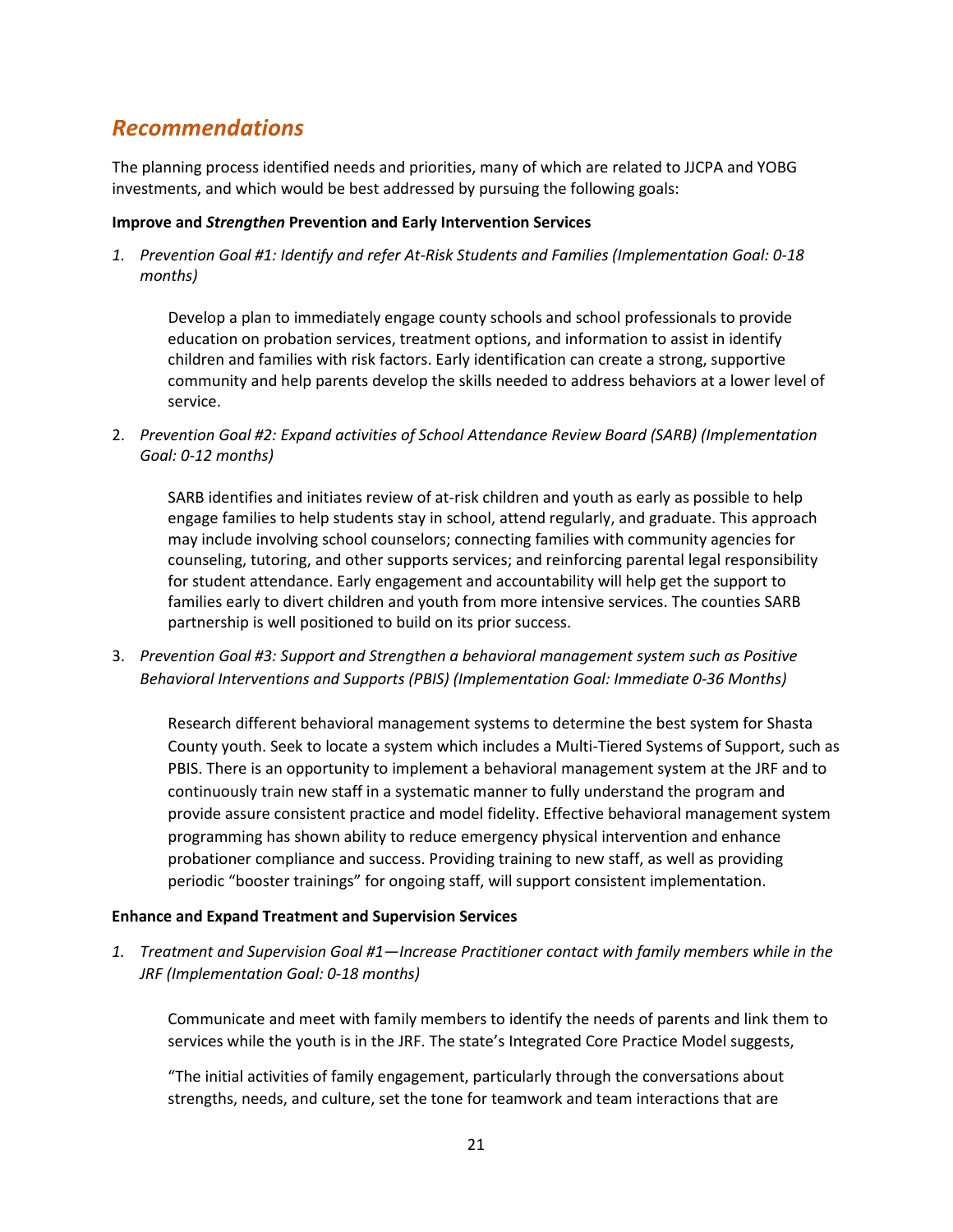consistent with ICPM principles. The engagement process is also where a clear understanding of the family's vision for a better future is established. Everything that follows, including the development of measurable goals and intervention strategies, will support the achievement of that personal family vision."

Early identification of family needs and linkage to services in the community will provide support for parents who often feel isolated from other parents. For youth who are in the JRF for longer periods of time, develop communication skills that can be practiced with parents during weekend visitation so there is foundation of successful communication prior to returning home*.* 

*2. Treatment and Supervision Goal #2--Improve Access to and documentation of Mental Health Services in the JRF--Develop formal protocols for youth to request and receive Trauma-Informed Mental Health and Substance Use Disorder services. (Implementation Goal: 0-24 months)*

Develop a formal, written process for youth to use a MH Screen service to request time with a practitioner. Identify and co-locate a clinician at the JRF to offer Trauma Informed crisis and follow up case management. The Mental Health Practitioner will develop service plans, engage youth and family, assure timely Child and Family Team meetings, attend relevant meetings, and collaborate with partners for each youth in the JRF in need of ongoing mental health services.

Obtain or identify funding for this position from MHSA, State Grant or other revenue stream.

Most Shasta youth admitted into the JRF are present for short periods of time and cannot complete full treatment cycles. However, given the prevalence of trauma in the community and family dynamic, nearly all youth can benefit from learning basic communication skills or other pro-social skill building. Groups may include anger management, trauma-informed cognitive behavior therapy, developing skills in social cue awareness, problem-solving, and methods for responding non-aggressively. Offer more systematic, treatment-focused mental health services in the JRF, including individual and group therapy to develop skills and build a foundation for continuing therapy and counseling in the community.

Utilization of evidence-based programs offered by the substance use treatment provider provide consistency in services across providers. A program such as 7 Challenges may be appropriate.

Document the number of requests for services, as well as when a youth has received services from the practitioner.

3. *Treatment and Supervision Goal #3--Enhance Coordination of Mental Health and/or Substance Use Disorder (SUD) Services in the JRF with Community Services to Promote Successful Reunification (Implementation Goal: 0-24 months)*

Related to goal #1 above, the clinician will develop Treatment Plans for ongoing services after youth's release, and document referrals to all community services for each youth. The collection of mental health service utilization data will provide an understanding of the services, the number of youth who receive individual or group services, and other useful data points, and provide important information on the ongoing need for services after release.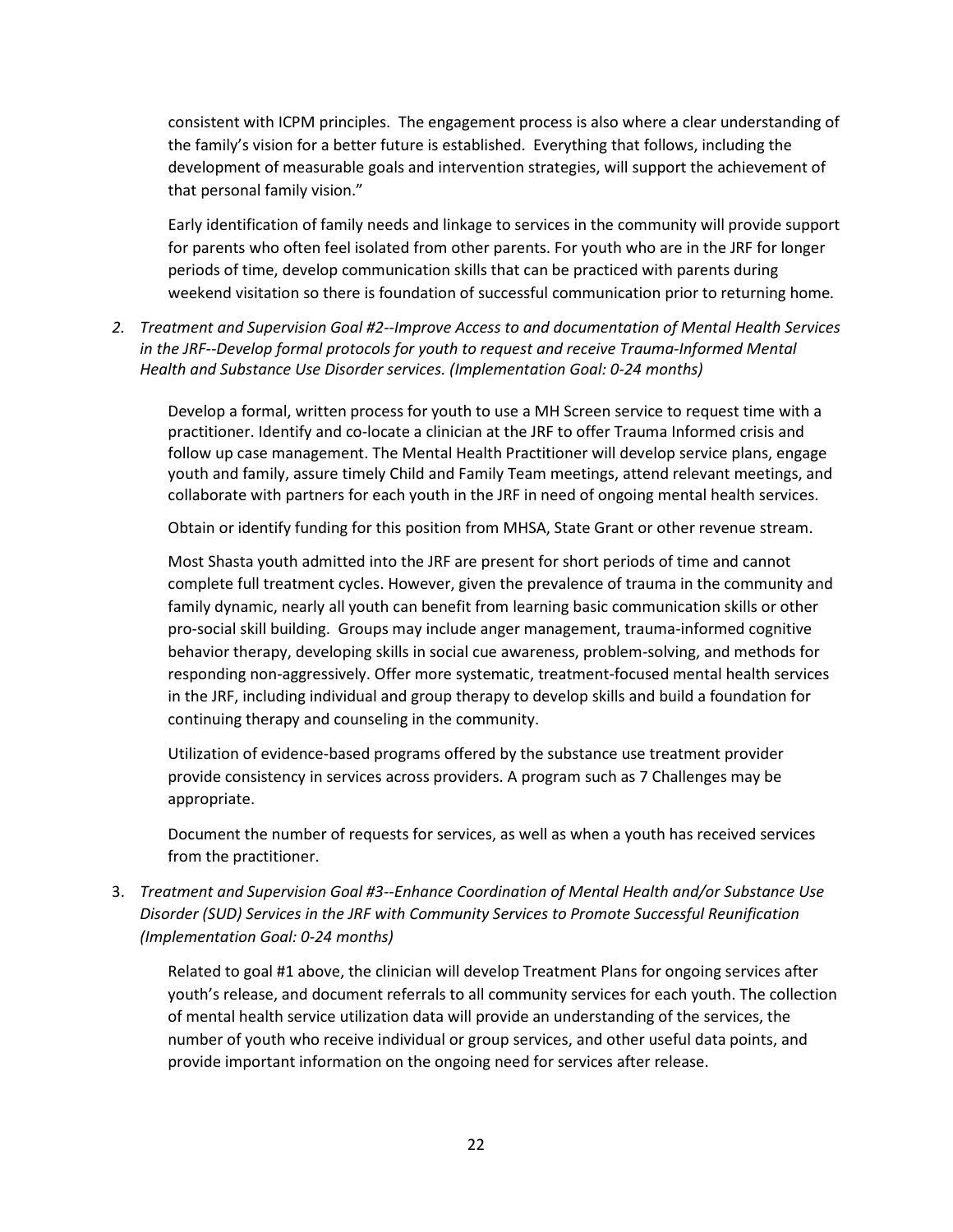The clinician will maintain a data set of youth post release, and conduct periodic engagement with youth, family and provider to assure continuity of services.

#### *Coordinate care after youth's release: (Implementation Goal: 0-24 months)*

Develop a clear methodology for implementing a treatment plan for each youth when released back to the community, and communicate the plan to the DPO, involved partners, court, and provider that will offer services in the community. The practitioner provides leadership to the treatment plan and ensures that the youth is connected to services prior to release from the JRF. The DPO will follow up with the plan and communicates the success of linkage to the involved partners.

#### *4. Treatment and Supervision Goal #4--Implement Continuum of Care and Related Reforms (Implementation Goal: 0-24 months)*

Shasta County Juvenile Probation has been active in further development of Child and Family Teaming, and more critically, in practicing the authentically family and community-based decision-making processes invited by the reforms. This can be challenging for staff, but has demonstrable effects in terms of its outcomes with youth in care and in the eventual staff satisfaction and retention of team members.

Use Integrated Core Practice Model as guidance. The department will incorporate training and supervisory practice based in ICPM best practice, and deliver periodic training to staff based on its principles and practice behaviors.

Relatedly, the use of Resource Family Approval protocols has shown some potential for Shasta's probation youth, to instill greater stability and quality of care. While the department benefits from its partnership with CWS social work teams in recruitment and support of caregivers, probation supervisors and leaders will devote further energies to establishment of sustainable RFA practice.

*5. Treatment and Supervision Goal #5--Issue Court Orders for Family to participate in services member participation (Implementation Goal: 0-24 months)*

It is recommended the judge write orders to require parents/caregivers to participate in services and treatment. Orders may include participation in learning behavior management, communication, and anger management skills, and involvement in wraparound services, mental health counseling, family counseling, parenting support groups, SUD treatment, and/or other Probation services. By writing orders for the parent's involvement, the youth will see that the parent also has expectations to learn that change is not exclusively the responsibility of the youth and change must happen for the family as a whole. This supportive treatment approach begins when the youth is removed from the home so the parent can begin learning new skills prior to the youth returning home.

This strategy will hold families accountable for learning skills while the youth is learning similar skills in the JRF to help provide continuity and consistency at home. Helping parents learn new skills will also have positive consequences for younger children in the home, help the family learn new patterns of communication, and create a safe and stable home environment.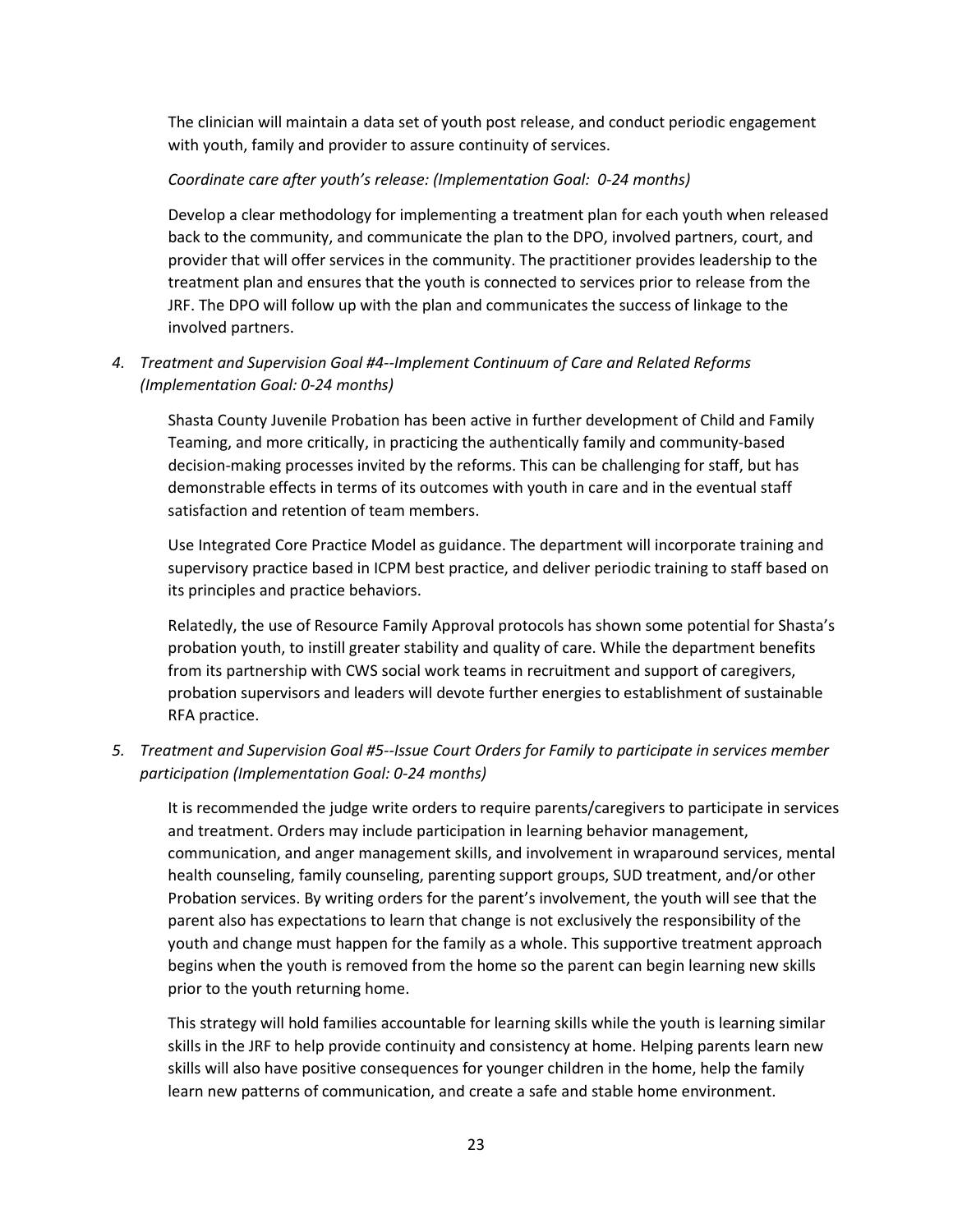### *Appendix A.*

| June 21, 2018 Roster: extended meeting of the Juvenile Justice Coordinating Council (JJCC) |
|--------------------------------------------------------------------------------------------|
|--------------------------------------------------------------------------------------------|

| <b>Name</b>              | Agency                                                                     |  |
|--------------------------|----------------------------------------------------------------------------|--|
| William Bateman          | Shasta County Public Defender                                              |  |
| <b>Cindy Vogt</b>        | California Heritage Youthbuild Academy, Juvenile Justice Commission        |  |
| Barbara Jackson          | Anderson Teen Center                                                       |  |
| <b>Kim Niemer</b>        | City of Redding, Martin Luther King, Jr Center                             |  |
| Jackie Durant            | <b>Hope City</b>                                                           |  |
| Amy Diamantine           | North Valley Catholic Social Services                                      |  |
| <b>Josh Smith</b>        | <b>Shasta County Probation</b>                                             |  |
| Eric Jones               | <b>Shasta County Probation</b>                                             |  |
| Liz Leslie               | Partnership Health Plan                                                    |  |
| Eric Faxon               | Probation, Juvenile Supervising Probation Officer                          |  |
| Lori Steele              | Shasta County Mental Health Children's Services                            |  |
| Doug Shelton             | Shasta County Mental Health Children's Services                            |  |
| <b>Wendy Dickens</b>     | <b>First 5 Shasta Commission</b>                                           |  |
| <b>Chelsey Chappelle</b> | <b>Shasta County Probation</b>                                             |  |
| Natalie Jacobs           | <b>Shasta County Probation</b>                                             |  |
| Barbara Van Dyke         | Juvenile Justice Commission                                                |  |
| <b>Betty Cunningham</b>  | Shasta County Chemical People, Juvenile Justice Commission                 |  |
| Judge Daryl Kennedy      | <b>Shasta County Superior Court</b>                                        |  |
| Sarah Till               | <b>Shasta County Probation</b>                                             |  |
| Susan Duncan             | Juvenile Justice Commission                                                |  |
| <b>Tracie Neal</b>       | Shasta County Probation, JJCC Member                                       |  |
| Benjamin Hanna           | Shasta County District Attorney's Office                                   |  |
| Carol Ulloa              | <b>Shasta County Probation</b>                                             |  |
| <b>Donnell Ewert</b>     | Shasta County Health & Human Services Agency, JJCC Member                  |  |
| Elaine Grossman          | Shasta County Administrative Office                                        |  |
| Linda Ram                | Shasta County Child Abuse Prevention Coordinating Council, JJCC Member     |  |
| Roger Moore              | Redding Police Department, Juvenile Justice Coordinating Council           |  |
|                          | Juvenile Justice Commission Chair, Shasta County Office of Education Board |  |
| <b>Steve MacFarland</b>  | Member, JJCC Member                                                        |  |
| <b>Steve Morgan</b>      | Shasta County Board of Supervisors, JJCC Member                            |  |
| Tom Bosenko              | Shasta County Sheriff, JJCC Member                                         |  |
| Melissa Fowler-Bradley   | Shasta County Superior Court Executive Officer                             |  |
| Patrick O'Conner         | Redding Fire Department, Youth Fire Prevention & Intervention Program      |  |
| <b>Elizabeth Poole</b>   | First 5 Shasta                                                             |  |
| Mey Chao-Lee             | Adult Services Mental Health/Alcohol & Drug                                |  |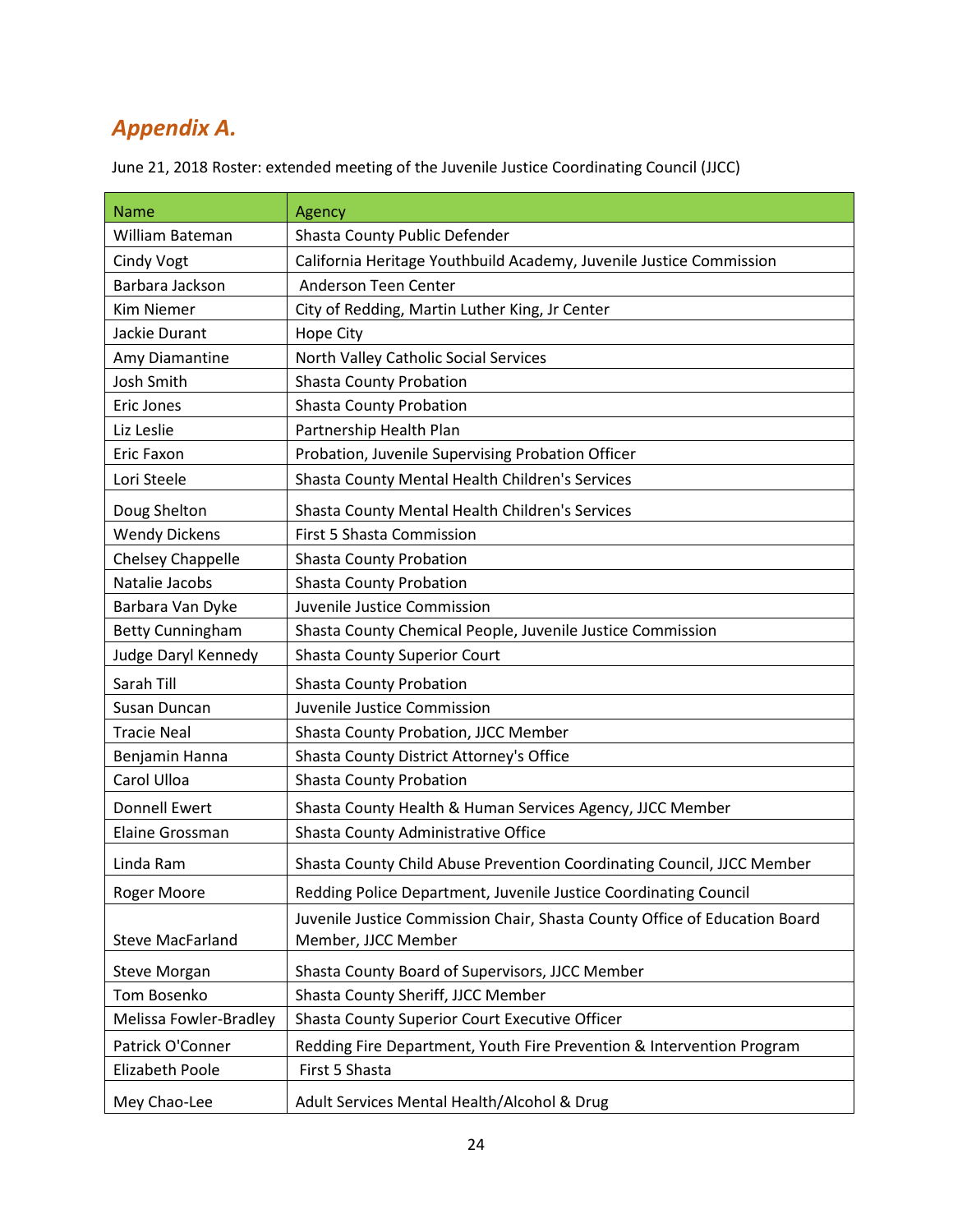| lan Collins             | Shasta County Public Defender's Office                   |  |
|-------------------------|----------------------------------------------------------|--|
| Kathryn Barton          | Shasta County Public Defender's Office                   |  |
| Kimberly Johnson        | Children's Legacy Center                                 |  |
| <b>Becky Domindquez</b> | YMCA                                                     |  |
| Twyla Carpenter         | <b>Shasta County Probation</b>                           |  |
| Mary Lord               | Shasta County Office of Education, JJCC alternate Member |  |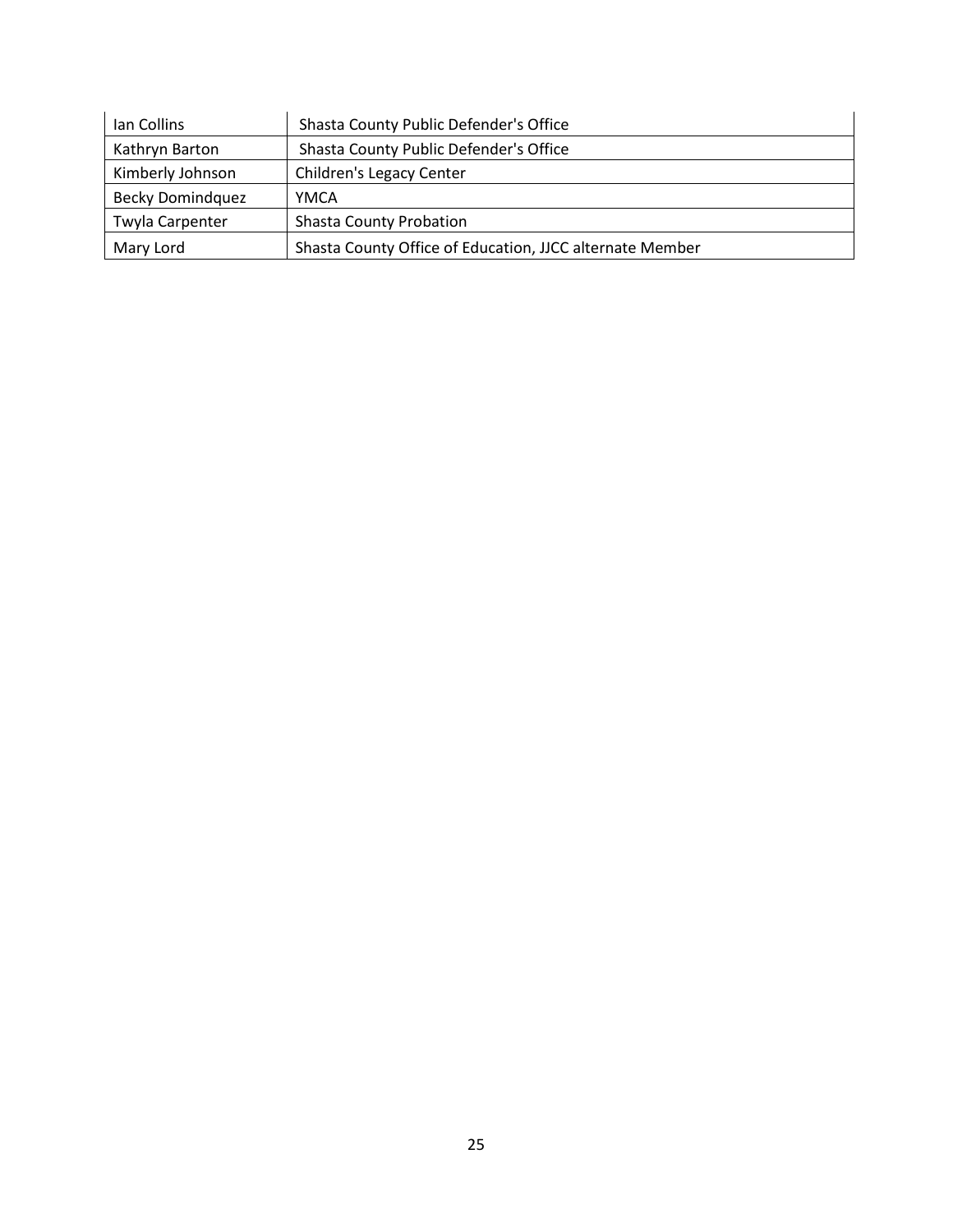### *Appendix B.*

Shasta County Interviews (2018)

| <b>Name</b>          | Agency                                     |
|----------------------|--------------------------------------------|
| Mary Lord            | Shasta County Office of Education          |
|                      |                                            |
| Kristen Lyons        | <b>YMCA</b>                                |
| Kimberly Johnson     | Children's Legacy Center                   |
|                      |                                            |
| Cindy Vogt           | Juvenile Justice Commission Member         |
| Jackie Duggan        | Children's Legacy Center                   |
| Natalie Jacobs       | <b>Shasta County Probation Department</b>  |
| Sarah Till           | <b>Shasta County Probation</b>             |
| Jackie Durrant       | Non-Profit Restorative Justice Services    |
| Mandy Moore          | Supervisor AB 12 Program/Case Manager      |
| Liz Leslie           | Partnership Health MCO                     |
| Tara T.              | Parent Participant                         |
| Kathy Thompson       | Juvenile Court School/SELPA Director       |
| Dianna Wagner        | <b>CSOC Director</b>                       |
| Susan Wilson         | Director Youth Violence Prevention Council |
| <b>Tracy Lewis</b>   | California Forensic Med Group              |
| Joan Jeffers         | Shasta County Office of Education          |
| <b>Wendy Dickens</b> | <b>First 5 Commission Shasta County</b>    |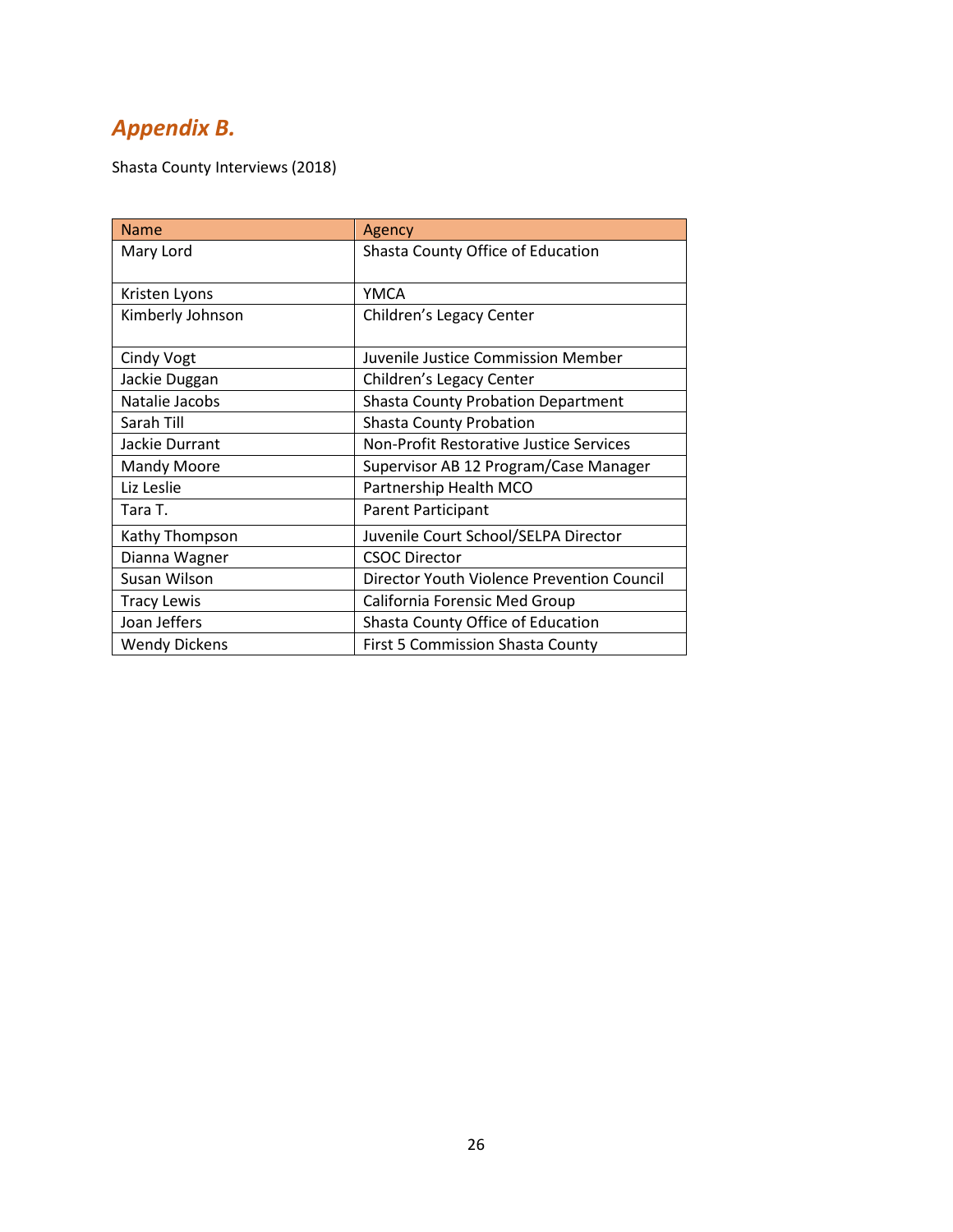### *Appendix C.*

Shasta County Juvenile Justice Plan Follow Up Interview Questions

- 1. What are the strengths of the Juvenile Probation partnerships in Shasta?
- 2. What should the goals of the Juvenile Probation System be over the next five years?
- 3. Are there partnership opportunities for Probation, relative to your agency? What would those look like?
- 4. What is Probation doing to keep the number of youth in group homes low?
- 5. What is needed to reduce the number of out-of-State placements for youth?
- 6. Recidivism or reentry was identified in our June meeting. What do you think would help reduce recidivism?
- 7. What geographies in the county are most in need?

#### **Family**

- 8. How does Probation support families of youth who have been involved in Probation?
	- a. Families of youth who have mental health disorders?
	- b. Families of youth who have substance use disorders?
- 9. Overall, what would strengthen parent engagement in Shasta?

#### **Education/School Partnership**

- 10. How does Probation collaborate with the schools to meet the needs of youth who are on probation?
- 11. What are the objectives for youth who are returning to mainstream school?
- 12. What role do schools have in diversion?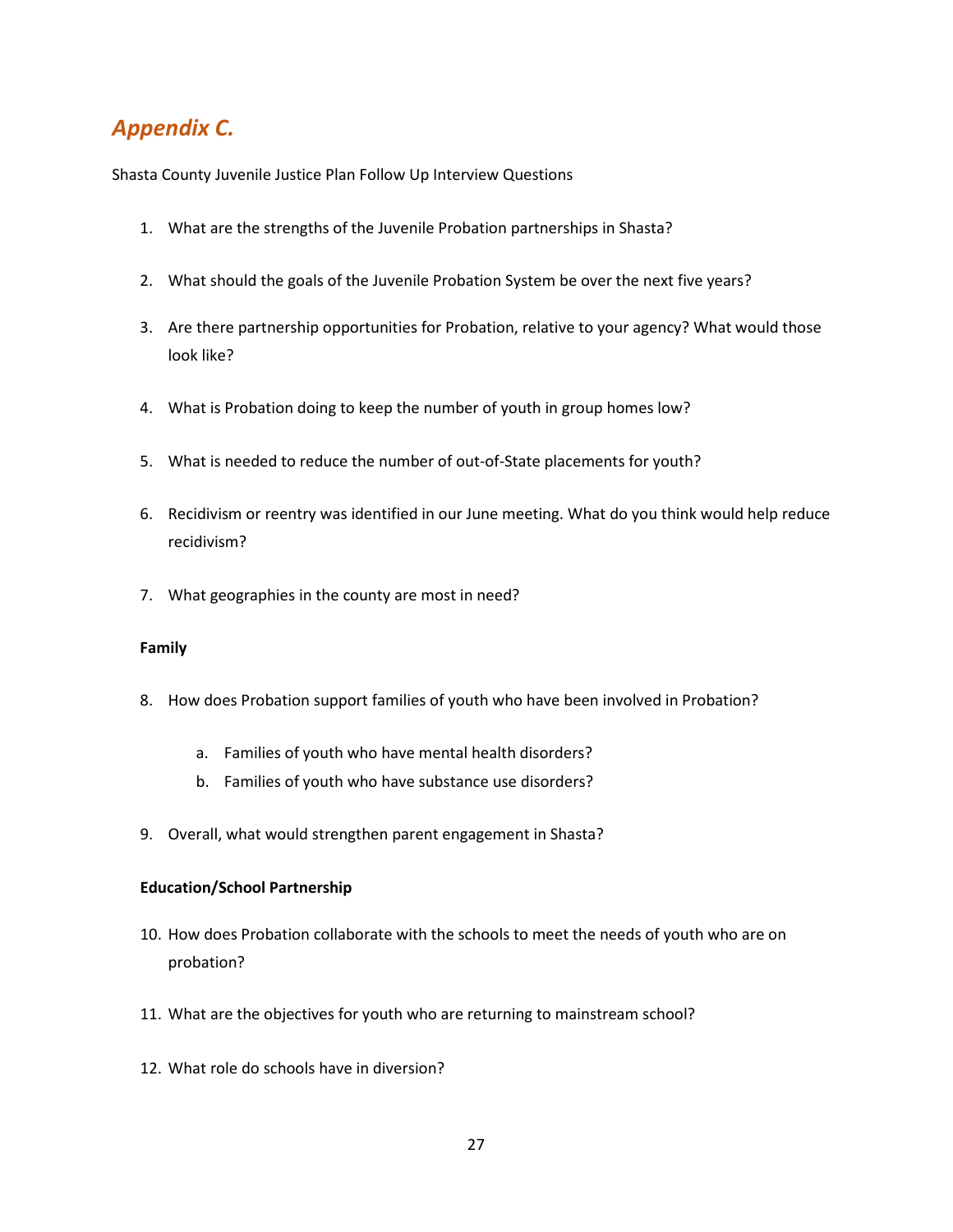- 13. How is Probation involved in SARB?
- 14. What is the role of the Probation Officer in the schools?
- 15. Does Probation work with the School Resource Officers?

#### **Community**

- 16. What is the Primary role of the Probation Officer in Shasta County and when does or should the PO get involved with the youth?
- 17. What are the responsibilities of the Probation Officer in linking youth to services and following up to ensure they happen?
- 18. What is Probation's role in promoting community safety?
- 19. Are there any other services that could support Probation to meet the needs of the community?

#### **Court Partnership and Services**

- 20. How do Probation Officers work with the court system?
- 21. Does the Probation Officer report to the court about youth behavior?
- 22. What would strengthen the relationship between Probation and the court system?

#### **Juvenile Rehabilitation Services**

- 23. What is Probation's role with the youth when the youth is in JRF?
	- a. Frequency of visits?
	- b. Types of support given?
	- c. Communication with families? Where?
- 24. What services are available while the youth is in the JDF? Are there additional services needed?
- 25. How are mental health needs assessed?
- 26. How are substance use needs assessed?